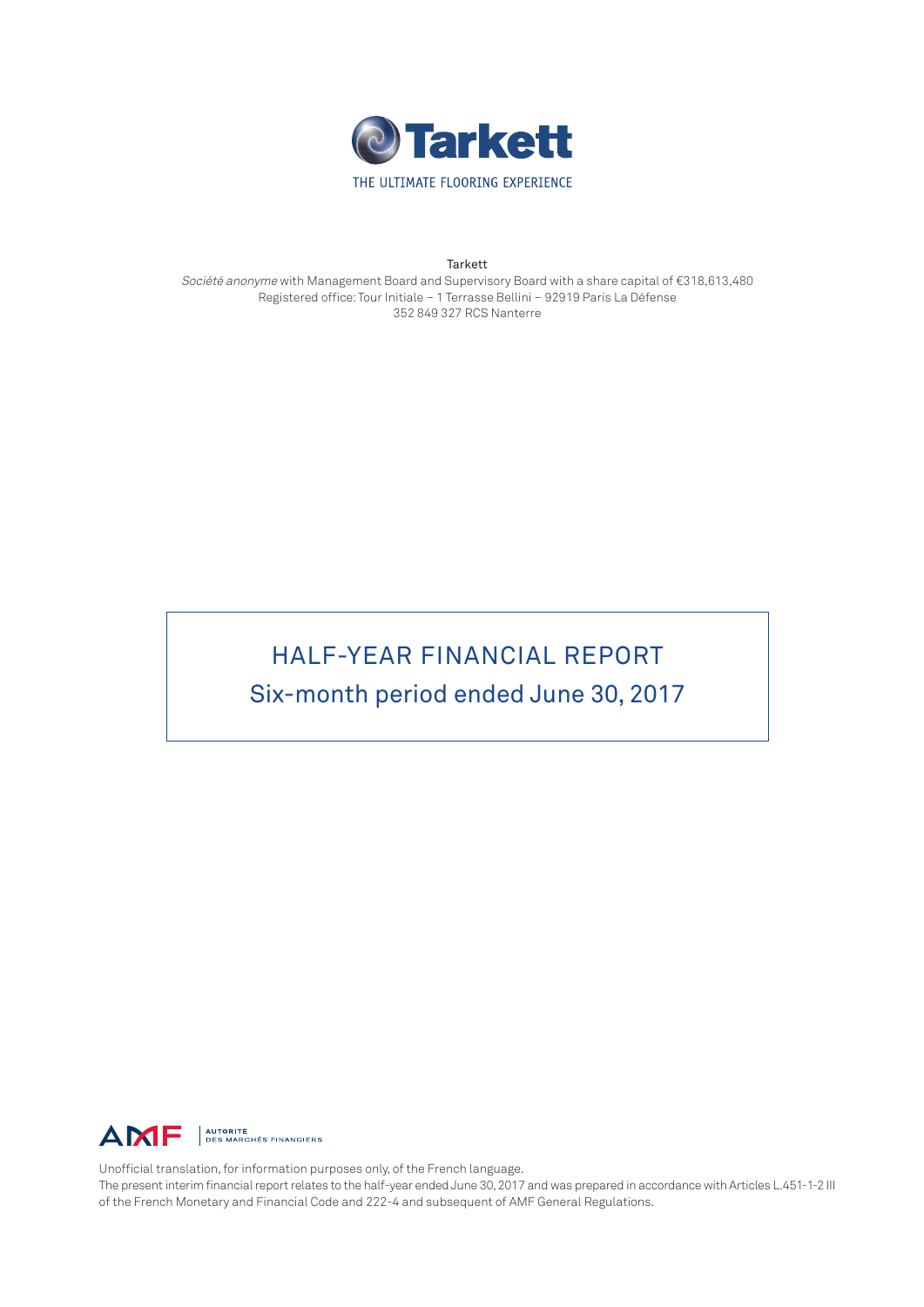# **Table of contents**

| 1.  | Certification of the person responsible of the financial report          |   |     |                                                                           |   |  |
|-----|--------------------------------------------------------------------------|---|-----|---------------------------------------------------------------------------|---|--|
| 1.1 | Name and position of the person responsible<br>for financial information |   | 1.2 | Certification of the person responsible                                   |   |  |
| 2.  | Half-year business review                                                |   |     |                                                                           | 2 |  |
| 2.1 | Presentation of the first six months' results                            | 2 | 2.5 | Outlook                                                                   | 4 |  |
| 2.2 | Comments by reporting segment                                            | 3 | 2.6 | Main risks and uncertainties                                              | 4 |  |
| 2.3 | Net profit attributable to owners of the Company                         | 4 | 2.7 | Related parties transactions                                              | 4 |  |
| 2.4 | A robust financial structure                                             | 4 | 2.8 | Definition of alternative performance indicators<br>(not defined by IFRS) | 5 |  |

## **[3. Summary Interim Consolidated Financia](#page-5-0)l Sta[tements 6](#page-6-0)**

|                   | Consolidated income statement                  | 6  |
|-------------------|------------------------------------------------|----|
|                   | Consolidated statement of comprehensive income | 7  |
|                   | Consolidated statement of financial position   | 8  |
|                   | Consolidated statement of cash flows           | 9  |
|                   | Consolidated statement of changes in equity    | 10 |
| Note 1            | Basis of preparation                           | 11 |
| 1.1               | General information                            | 11 |
| 1.2               | Significant accounting principles              | 11 |
| 1.3               | Seasonality and significant event              | 11 |
| Note 2            | Changes in scope of consolidation              | 12 |
| 2.1               | Transactions completed in 2017                 | 12 |
| 2.2               | Transactions completed in 2016                 | 12 |
| Note <sub>3</sub> | <b>Operating Data</b>                          | 13 |
| 3.1               | Components of the income statement             | 13 |
| 3.2               | Segment information                            | 14 |
| 3.3               | Changes in working capital requirement         | 14 |
| 3.4               | Net cash flow from operations                  | 14 |
| Note 4            | Employee benefits                              | 15 |
| Note <sub>5</sub> | Tangible and intangible assets                 | 16 |
| 5.1               | Goodwill                                       | 16 |
| 5.2               | Tangible and intangible assets                 | 16 |
| 5.3               | Impairment of assets                           | 16 |

| Note 6  | Provisions                                               | 17 |
|---------|----------------------------------------------------------|----|
| 6.1     | Provisions                                               | 17 |
| 6.2     | Potential liabilities                                    | 17 |
| Note 7  | Financing and financial instruments                      | 18 |
| 7.1     | Financial result                                         | 18 |
| 7.2     | Net debt – interest-bearing loans and borrowings         | 18 |
| Note 8  | Income tax expense                                       | 22 |
| 8.1     | Income tax                                               | 22 |
| Note 9  | Shareholders' equity and earnings per share              | 23 |
| 9.1     | Share capital                                            | 23 |
| 9.2     | Earnings per share & dividends                           | 23 |
| Note 10 | <b>Related parties</b>                                   | 24 |
| 10.1    | Joint ventures                                           | 24 |
|         |                                                          |    |
| 10.2    | Principal shareholders                                   | 24 |
| 10.3    | Members of the Management Board<br>and Supervisory Board | 24 |

#### **[4. Statutory Auditors Review Report on the](#page-17-0) 2017 Summary Interim [Consolidated Financial Statements](#page-17-0) 25**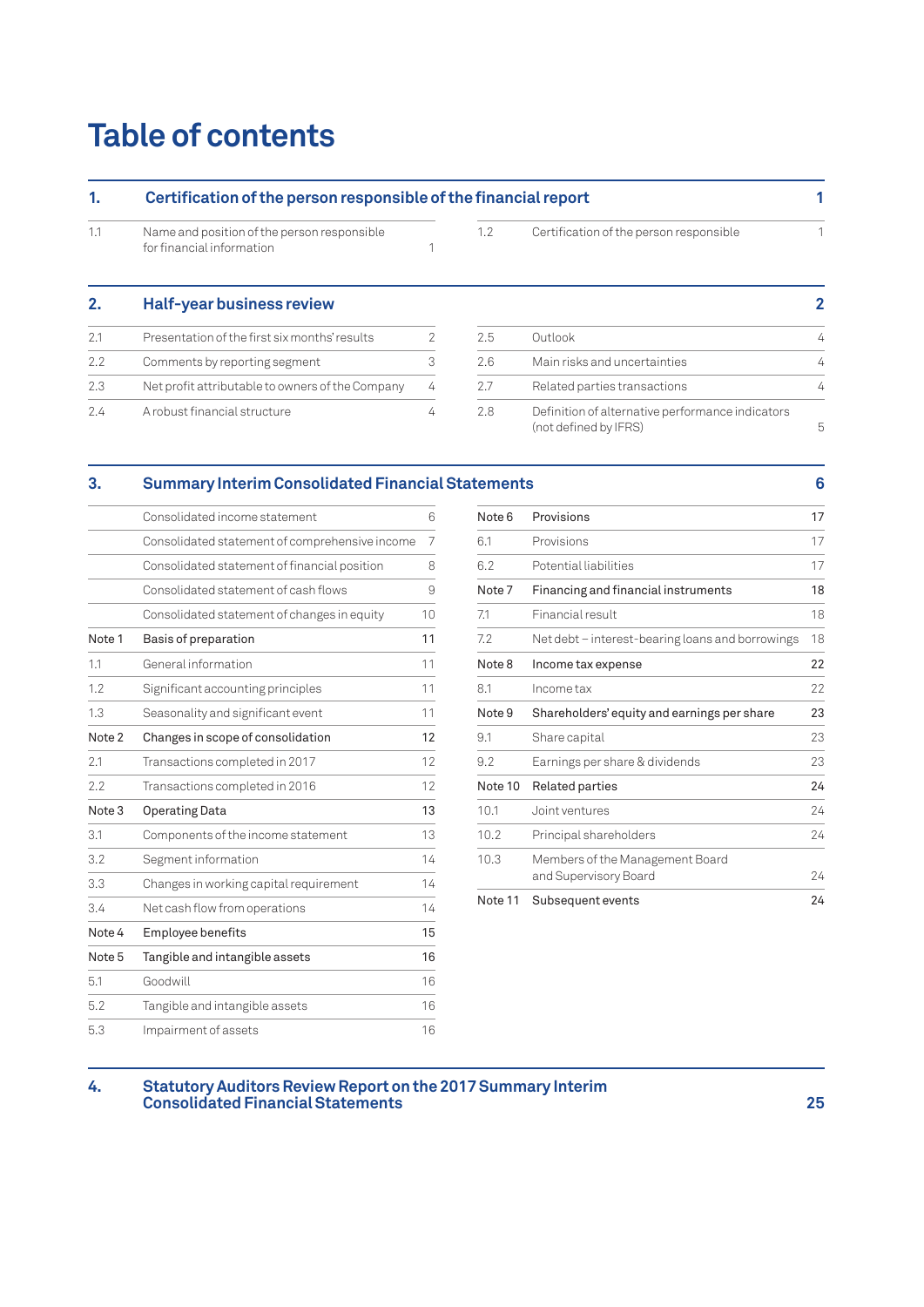# <span id="page-2-0"></span>**1. Certification of the person responsible of the financial report**

## **1.1 Name and position of the person responsible for financial information**

#### **Mr. Michel Giannuzzi**

Chairman of the Company's Management Board

## **1.2 Certification of the person responsible**

*« I further declare that, to the best of my knowledge, the Summary Interim Consolidated Financial Statements have been prepared in accordance with applicable accounting standards and that they give a true and fair view of the assets, liabilities, financial position, and results of the Company and of all the companies included in the consolidation scope, and that the information provided in the half-yearly management report presents the activity, results and financial position of the Company and of all the companies in the consolidation scope, and of the main risks and uncertainties to which they are exposed »*

July 26, 2017

#### **Michel Giannuzzi**

Chairman of the Management Board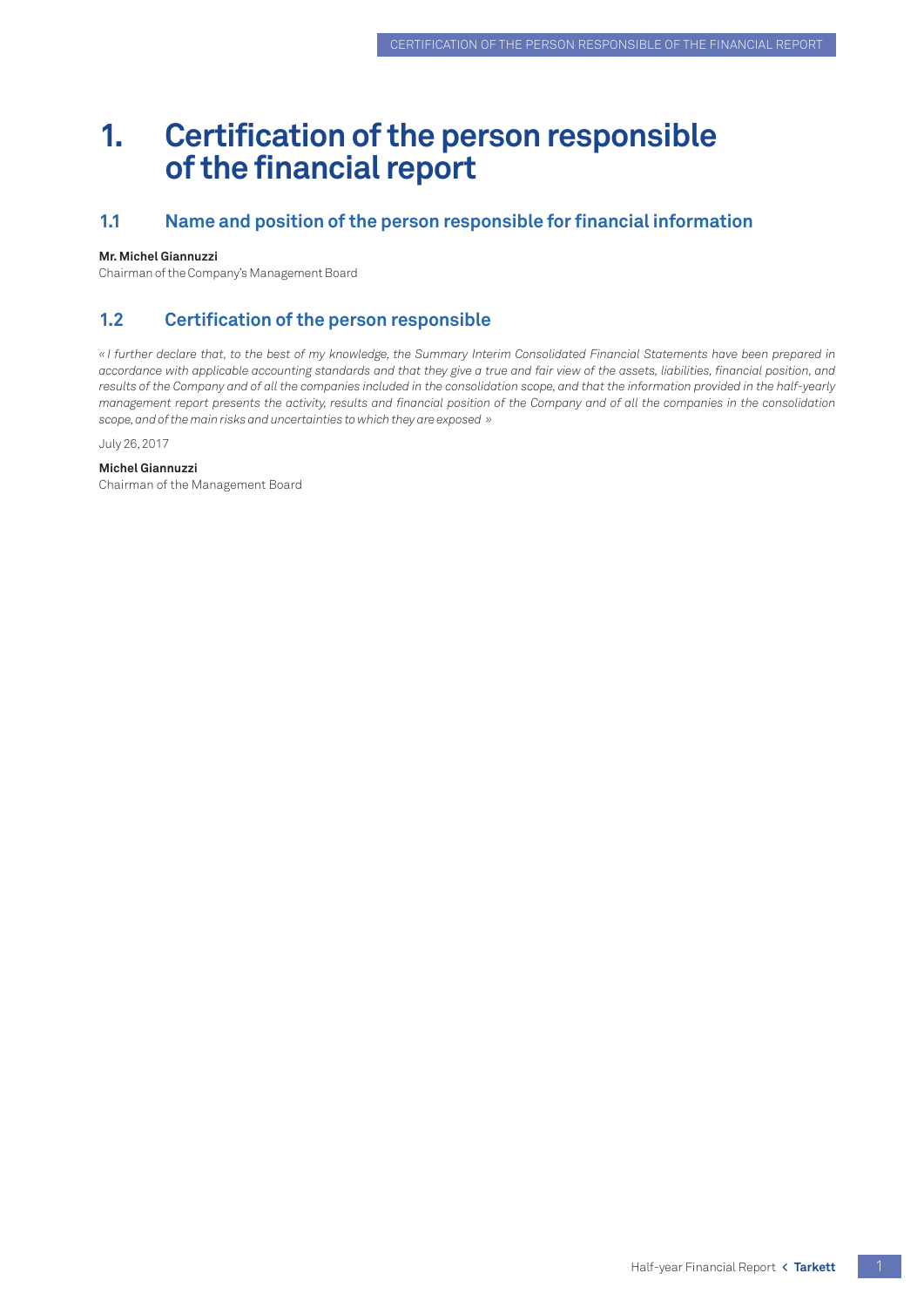# <span id="page-3-0"></span>**2. Half-year business review**

## **2.1 Presentation of the first six months' results**

Net sales at constant scope of consolidation and exchange rates moved up 3.0% in H1 2017. The CIS, APAC & Latin America segment delivered robust growth (+7.2%), led mainly by an increase in volumes and an improved mix in CIS countries. The Sports segment also put in a good H1 performance (+5.3%), while the EMEA segment posted a 4.2% rise in sales. Only North America segment (-1.6%) continued to suffer from a high year-on-year comparison basis. All segments helped drive the acceleration in organic growth in Q2 (up 3.2%) versus Q1 (+2.8%) with the exception of EMEA, hit by a negative calendar effect of around -4.0% in Q2.

Reported sales were up 5.1% on H1 2016. Exchange rates accounted for a positive 2.0% impact, thanks to gains in the US dollar and Russian ruble against the euro that offset the fall in pound sterling. The acquisition of the assets of AlternaScapes, a Florida-based landscape turf distributor and installer, had a minor scope impact (+0.1%).

Adjusted EBITDA was €160 million versus €151 million in H1 2016, while the adjusted EBITDA margin came in at 11.8%

compared to 11.7% in the six months to June 30, 2016. The CIS, APAC & Latin America segment posted strong adjusted EBITDA growth, driven by a good performance in the CIS segment in terms of selling prices, volumes and productivity. Adjusted EBITDA for the Sports segment benefited from a US\$ 12 million one-off settlement payment in connection with a favorable ruling enforced against AstroTurf. In contrast, adjusted EBITDA for EMEA and for North America was down, owing mainly to the rise in raw material costs and the negative impact of certain currencies in the EMEA region. The rise in raw material prices had an adverse impact of €13 million for the Group as a whole. Productivity gains represented €18 million.

Net profit attributable to owners of the Company was -€98 million, reflecting a €150 million provision in relation to the proceedings in progress with the French Competition Authority. On July 25, 2017, the Group signed minutes of a settlement agreement with the investigation services. This settlement, along with the final amount of the fine, will be subject to a final decision by the "Collège" of the French Competition Authority.

#### *Key figures*

| (in millions of euros)                                        | H1 2017        | H1 2016        | % Change            |
|---------------------------------------------------------------|----------------|----------------|---------------------|
| Net sales<br>$o/w$ organic growth $(1)$                       | 1,364.0        | 1,298.1        | $+5.1%$<br>$+3.0\%$ |
| Adjusted EBITDA <sup>(2)</sup><br>% net sales                 | 160.3<br>11.8% | 151.4<br>11.7% | $+5.9%$             |
| Net profit attributable to owners of the Company (unadjusted) | (97.9)         | 45.2           | nm                  |
| Net cash flow from operations <sup>(3)</sup>                  | (21.5)         | (55.3)         |                     |
| Net debt/adjusted EBITDA <sup>(4)</sup>                       | 1.3x           | 1.8x           |                     |

(1) Organic growth: at constant scope of consolidation and exchange rates (note that in the CIS segment, price increases implemented to offset currency fluctuations are not included in organic growth, which only reflects changes in volumes and the product mix). See the definition of alternative performance indicators in paragraph 2.8 of this half-year business

review.<br>(2) Adjusted EBITDA: adjustments include expenses relating to restructuring, acquisitions and certain other non-recurring items. See the definition of alternative performance) indicators in paragraph 2.8 of this half-year business review.

(3) Net cash flow from operations: cash generated from operations less ongoing capital expenditure (investments in property, plant and equipment and intangible assets, excluding the construction of new plants or distribution sites and acquisitions of companies or activities).

(4) Over the last twelve months

#### *Net sales by segment*

| (in millions of euros)    | H1 2017 | H1 2016 | % Change | o/w Organic<br>growth <sup>(1)</sup> |
|---------------------------|---------|---------|----------|--------------------------------------|
| <b>EMEA</b>               | 481.3   | 471.6   | $+2.1%$  | $+4.2%$                              |
| North America             | 412.7   | 411.1   | $+0.4%$  | $-1.6%$                              |
| CIS, APAC & Latin America | 275.7   | 234.9   | $+17.4%$ | $+7.2%$                              |
| Sports                    | 194.3   | 180.5   | $+7.6%$  | $+5.3%$                              |
| <b>Total Group</b>        | 1,364.0 | 1,298.1 | $+5.1%$  | $+3.0%$                              |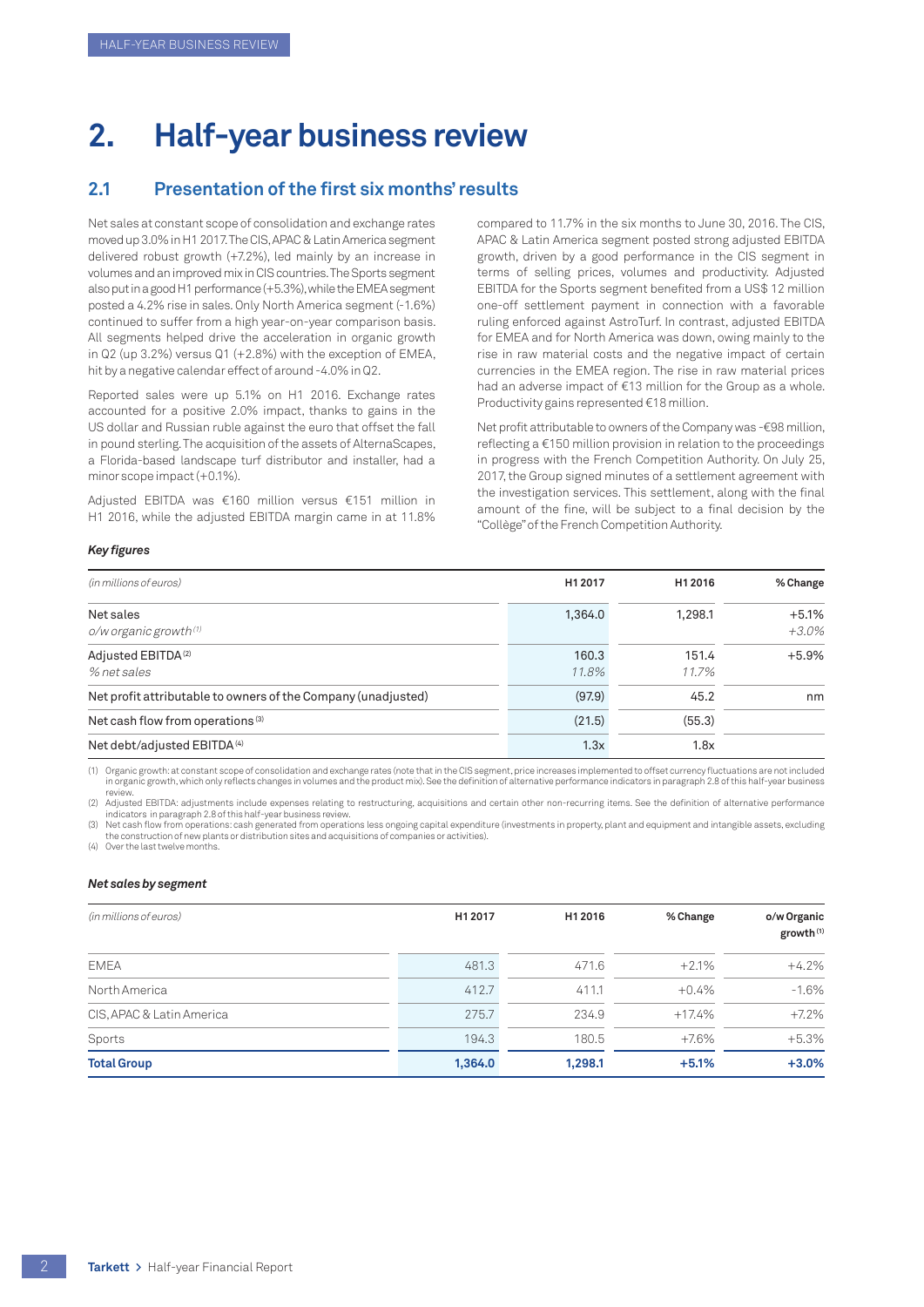#### Adjusted EBITDA<sup>(2)</sup> by segment

| (in millions of euros)      | H1 2017 | H1 2016 | H12017 Margin<br>(% net sales) | H12016 Margin<br>(% net sales) |
|-----------------------------|---------|---------|--------------------------------|--------------------------------|
| <b>EMEA</b>                 | 68.5    | 74.8    | 14.2%                          | 15.9%                          |
| North America               | 51.7    | 59.3    | 12.5%                          | 14.4%                          |
| CIS, APAC & Latin America   | 40.2    | 24.8    | 14.6%                          | 10.6%                          |
| Sports                      | 23.0    | 18.2    | 11.8%                          | 10.1%                          |
| Central costs not allocated | (23.1)  | (25.7)  | $\sim$                         |                                |
| <b>Total Group</b>          | 160.3   | 151.4   | 11.8%                          | 11.7%                          |

(1) Organic growth: at constant scope of consolidation and exchange rates (note that in the CIS segment, price increases implemented to offset currency fluctuations are not included<br>in organic growth, which only reflects c review.

(2) Adjusted EBITDA: adjustments include expenses relating to restructuring, acquisitions and certain other non-recurring items. See the definition of alternative performance indicators in paragraph 2.8 of this half-year business revi

## **2.2 Comments by reporting segment**

#### **2.2.1 Europe, Middle East, Africa (EMEA)**

Net sales at constant scope of consolidation and exchange rates rose 4.2% in H1 2017, including a rise of 1.5% in the second quarter despite a negative calendar impact (around -4.0% in Q2). Nordic countries and Southern Europe (Italy, Spain and Portugal) put in a particularly dynamic first-half performance. France continued to recover and the UK advanced. Germany and the Netherlands also delivered growth in H1. The Middle East remained down in H1 2017 despite improving in the second quarter.

Luxury vinyl tiles (LVT) continued to report upbeat trading in the residential and commercial sectors.

Sales advanced 2.1% on a reported basis, hit by unfavorable exchange rate fluctuations (mainly pound sterling).

The adjusted EBITDA margin was 14.2% compared to 15.9% in H1 2016, penalized by rising raw material costs and the negative impact of the region's major currencies.

#### **2.2.2 North America**

In North America, H1 2017 sales were down 1.6% on H1 2016 at constant scope of consolidation and exchange rates. Sales were penalized by a strong performance in the comparative H1 2016 period, which had been boosted by one-off items and especially large-scale commercial carpet projects and the impact of stockbuilding by a new customer in the resilient flooring segment. The commercial carpet business continued to show certain weakness in the office and healthcare sectors.

Luxury vinyl tiles (LVT) also kept delivering robust growth in North America and remain an important growth driver for Tarkett.

Reported sales edged up 0.4% on the back of gains in the US dollar against the euro.

The adjusted EBITDA margin retreated 12.5% from 14.4% in H1 2016, affected by higher raw material prices and a slight drop in sales volumes. The selling price increases announced in Q2 2017 will have a gradual impact as from the second part of the year.

#### **2.2.3 CIS, APAC & Latin America**

Organic sales growth in H1 2017 was 7.2% (excluding selling price increases in the CIS region). In CIS countries, this vigorous growth was powered by an increase in volumes in Q2 along with an improved product mix over the first half.

Sales in the Asia-Pacific region improved over the first six months of the year, buoyed by good momentum in South-East Asia. Latin America saw a drop in sales in a challenging economic climate, despite slight growth in Q2.

On a reported basis, sales surged 17.4%, lifted by gains in the Russian ruble and the Brazilian real over the period.

In Russia, Tarkett continued in the second quarter with its strategy of adapting selling prices to the movements in exchange rates. After a series of promotions begun in December 2016, vinyl selling prices were reduced in Q2 by 5% to 15%, depending on the product (reduction compared to November 2016 prepromotional prices).

The adjusted EBITDA margin rose 400 basis points to 14.6% from 10.6% in H1 2016. The revaluation of the ruble and of certain currencies in the CIS region – partly offset by lower selling prices – had a positive €7.5m impact on adjusted EBITDA. Cost-cutting measures in the region over the past few years as well as an upturn in volumes and a better product mix also contributed to this strong margin growth.

The Asia-Pacific region delivered better profitability on the back of an increase in volumes while Latin America was slightly impacted by lower sales in the region.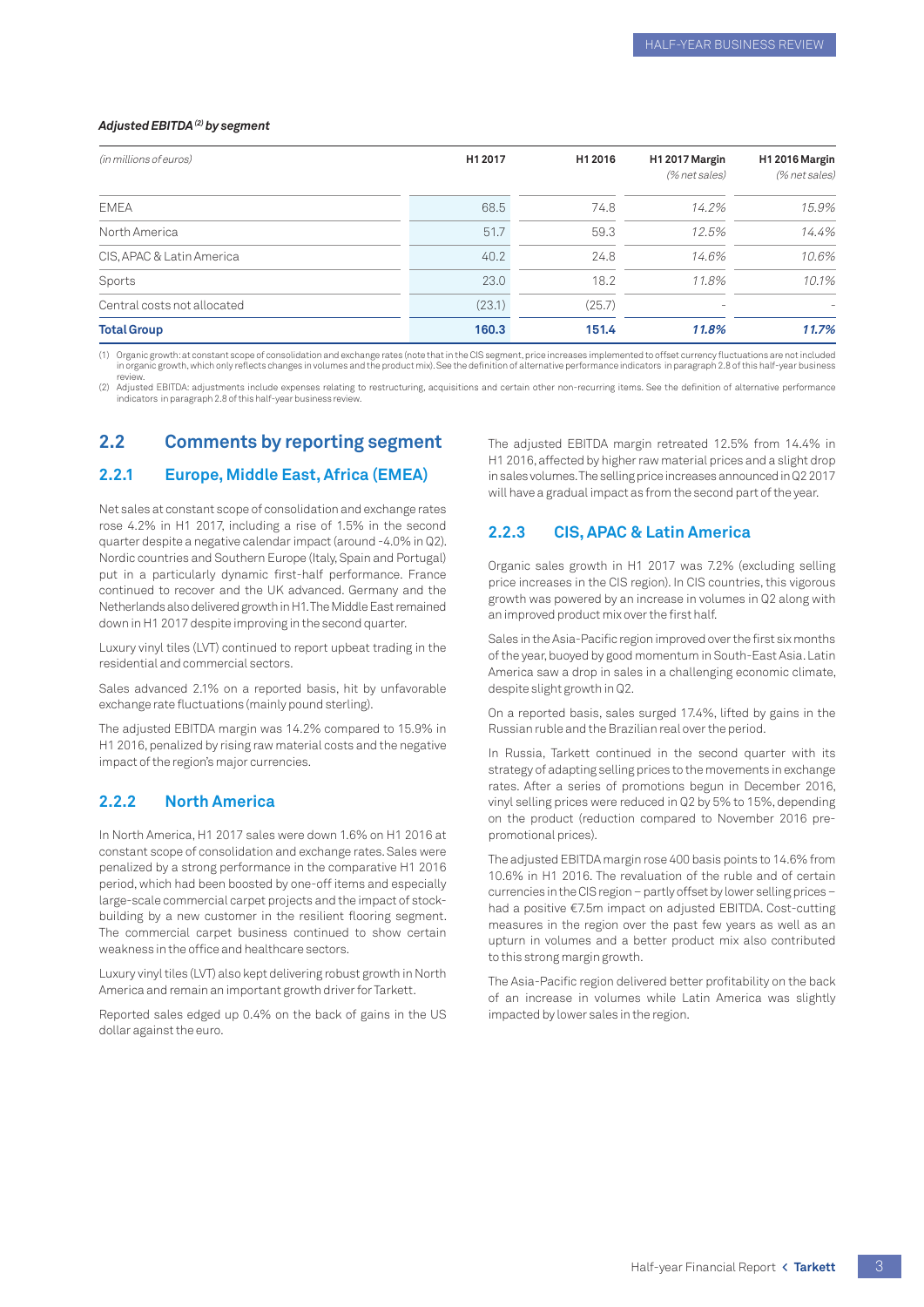#### <span id="page-5-0"></span>**2.2.4 Sports**

Sports posted good 5.3% organic growth in H1 2017, led by an increase in turnkey projects, which include billings for civil engineering work. Tarkett won several high-profile projects in Q2 2017, including the FC Barcelona's Camp Nou stadium and Liverpool FC's stadium in hybrid turf (GrassMaster®).

Reported sales were up 7.6%, buoyed by gains in the US dollar against the euro.

The adjusted EBITDA margin, at 11.8% versus 10.1% in H1 2016, benefited from the US\$ 12 million settlement in connection with the favorable ruling enforced against AstroTurf following a patent infringement claim. The large proportion of turnkey projects – the civil engineering part of which generates a lower margin – and higher raw material prices weighed on profitability.

## **2.3 Net profit attributable to owners of the Company**

Central costs not allocated to the segments decreased to €23.1 million from €25.7 million in H1 2016.

Tarkett decided to accrue a €150 million provision in its financial statements at June 30, 2017 in relation to the proceedings in progress with the French Competition Authority. This procedure follows an inquiry initiated in March 2013 towards several resilient flooring manufacturers on the French market and relates to former practices that began back in 1990. On July 25, 2017, the Group signed minutes of a settlement agreement with the investigation services. This settlement, along with the final amount of the fine, will be subject to a final decision by the "Collège" of the French Competition Authority. This non-recurring provision is treated as an adjustment to EBITDA and to EBIT.

Consequently, adjustments to EBIT represented -€164.2 million in H1 2017 compared to -€11.3 million in H1 2016.

Financial income and expenses amounted to -€12.2m from -€11.3 million in H1 2016. Lower interest payments on borrowings were offset by a rise in forex losses. The effective tax rate excluding the €150 million provision (not tax deductible) is 30.9% compared to 36.6% in H1 2016.

## **2.4 A robust financial structure**

Net cash flow from operations improved to -€21.5 million versus -€55.3 million in H1 2016, albeit negative due to seasonality. Working capital decreased (€131 million versus €157 million in H1 2016) despite a rise in trading. Recurring capital expenditure represented €45 million as in H1 2016, ie 3.3% of net sales.

Net debt is down by €137 million on June 30, 2016 at €431 million, leading to an improvement in the leverage ratio, with net debt representing 1.3 times adjusted EBITDA over the 12 months to June 30, 2017 (1.8 times adjusted EBITDA over the 12 months to June 30, 2016).

## **2.5 Outlook**

Positive market trends in the EMEA region and in the Sports segment should continue throughout the rest of the year.

In the CIS region, the good H1 performances represent a strong start to the year and the economy is expected to continue recovering.

North America should be growing again in the second half.

We estimate the negative impact of higher raw material costs on adjusted EBITDA at between €25 million and €35 million for the full year (compared to previous estimates of between €10 million and €20 million based on early-2017 prices).

Tarkett confirms the financial targets of the 2020 strategic plan and given its very strong balance sheet, continues to look for acquisitions that create value for its customers and its shareholders.

## **2.6 Main risks and uncertainties**

The main risks and uncertainties that the group may have to face in the next six months are those described in detail in Chapter 6.1 "Main Risks" of the 2016 Registration Document filed with the Autorité des marchés financiers on March 21, 2017, except for the procedure with the French Competition Authority, for which the Group has decided to recognize a provision for €150 million in the financial statements as of June 30, 2017. (See Note 6.1 of the condensed consolidated interim financial statements included in this report.)

## **2.7 Related parties transactions**

There are no related-party transactions other than those described in Note 10 of the annual Consolidated Financial Statements of the 2016 Registration Document and of the condensed consolidated interim financial statements included in this report.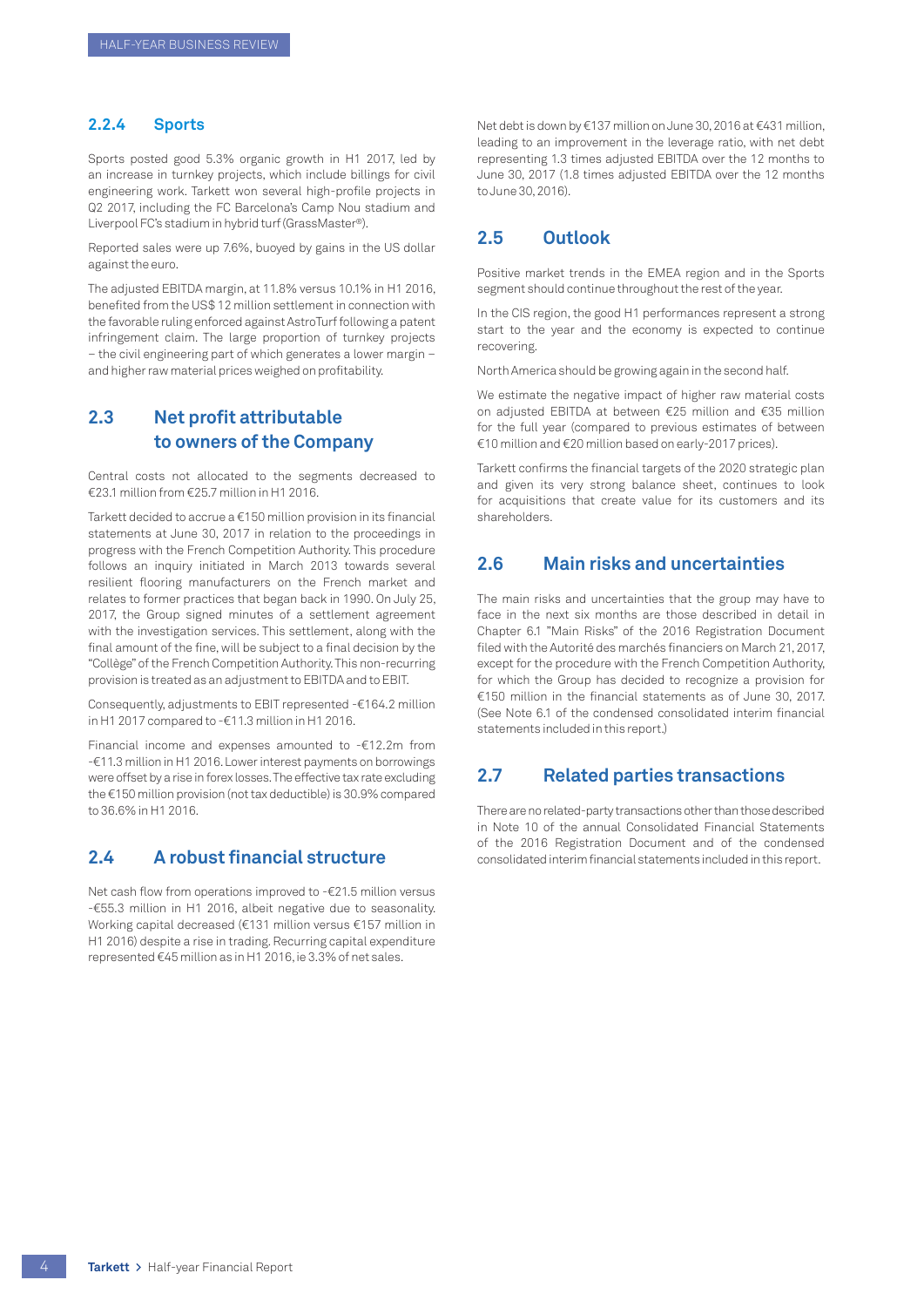## <span id="page-6-0"></span>**2.8 Definition of alternative performance indicators (not defined by IFRS)**

The Tarkett Group uses the following non-IFRS financial indicators:

- > organic growth;
- > adjusted EBITDA;
- > net cash flow from operations.

These indicators are calculated as described below.

#### **Organic growth**

- > organic growth measures the change in net sales as compared with the same period in the previous year, at constant scope of consolidation and exchange rates;
- > the exchange rate effect is calculated by applying the previous year's exchange rates to sales for the current year and calculating the difference as compared with sales for the current year. It also includes the impact of price adjustments in CIS countries intended to offset movements in local currencies against the euro;
- > year-on-year net sales trends can be analyzed as follows:
- > the scope effect reflects:
	- current-year sales for entities not included in the scope of consolidation in the same period in the previous year, up to the anniversary date of their consolidation,
	- the reduction in sales relating to discontinued operations that are not included in the scope of consolidation for the current year but were included in sales for the same period in the previous year, up to the anniversary date of their disposal;

| (in millions of euros) | 2017    | 2016    | % Change | o/w Exchange<br>rate effect | o/w Scope<br>effect | o/w Organic<br>growth |
|------------------------|---------|---------|----------|-----------------------------|---------------------|-----------------------|
| Total Group – Q1       | 611.7   | 576.3   | $+6.1%$  | $+3.3\%$                    | $0.0\%$             | $+2.8%$               |
| Total Group $-Q2$      | 752.3   | 721.8   | $+4.2%$  | $+0.9\%$                    | $+0.1\%$            | $+3.2%$               |
| Total Group - H1       | 1,364.0 | 1.298.1 | $+5.1%$  | $+2.0%$                     | $+0.1%$             | $+3.0%$               |

#### **Adjusted EBITDA**

- > adjusted EBITDA is calculated by deducting the following income and expenses from result from operations before depreciation and amortization:
	- restructuring costs intended to increase the Group's future profitability,
	- capital gains and losses recognized on significant asset disposals,
	- provisions and provision reversals for loss in value,

#### **Net cash flow from operations**

> cash generated from operations less ongoing capital expenditure;

- costs arising on corporate and legal restructuring,
- share-based payment expenses,
- other one-off items considered non-recurring owing to their nature;
- > Note 3.1 to the Consolidated Financial Statements includes a table reconciling result from operations (EBIT) to adjusted EBITDA, along with the allocation of the adjustments by type.
- > ongoing capital expenditure is defined as investments in property, plant and equipment and intangible assets, excluding the construction of new plants or distribution sites and acquisitions of companies or activities.

Net cash flow from operations for the year can be broken down as follows:

| (in millions of euros)                                              | H1 2017 | H1 2016 |
|---------------------------------------------------------------------|---------|---------|
| Cash generated from operations                                      | 23.4    | (10.7)  |
| Acquisitions of property, plant and equipment and intangible assets | (45.5)  | (43.9)  |
| Restatement of non-recurring capital expenditure                    | 0.6     | (0.7)   |
| Net cash flow from operations                                       | (21.5)  | (55.3)  |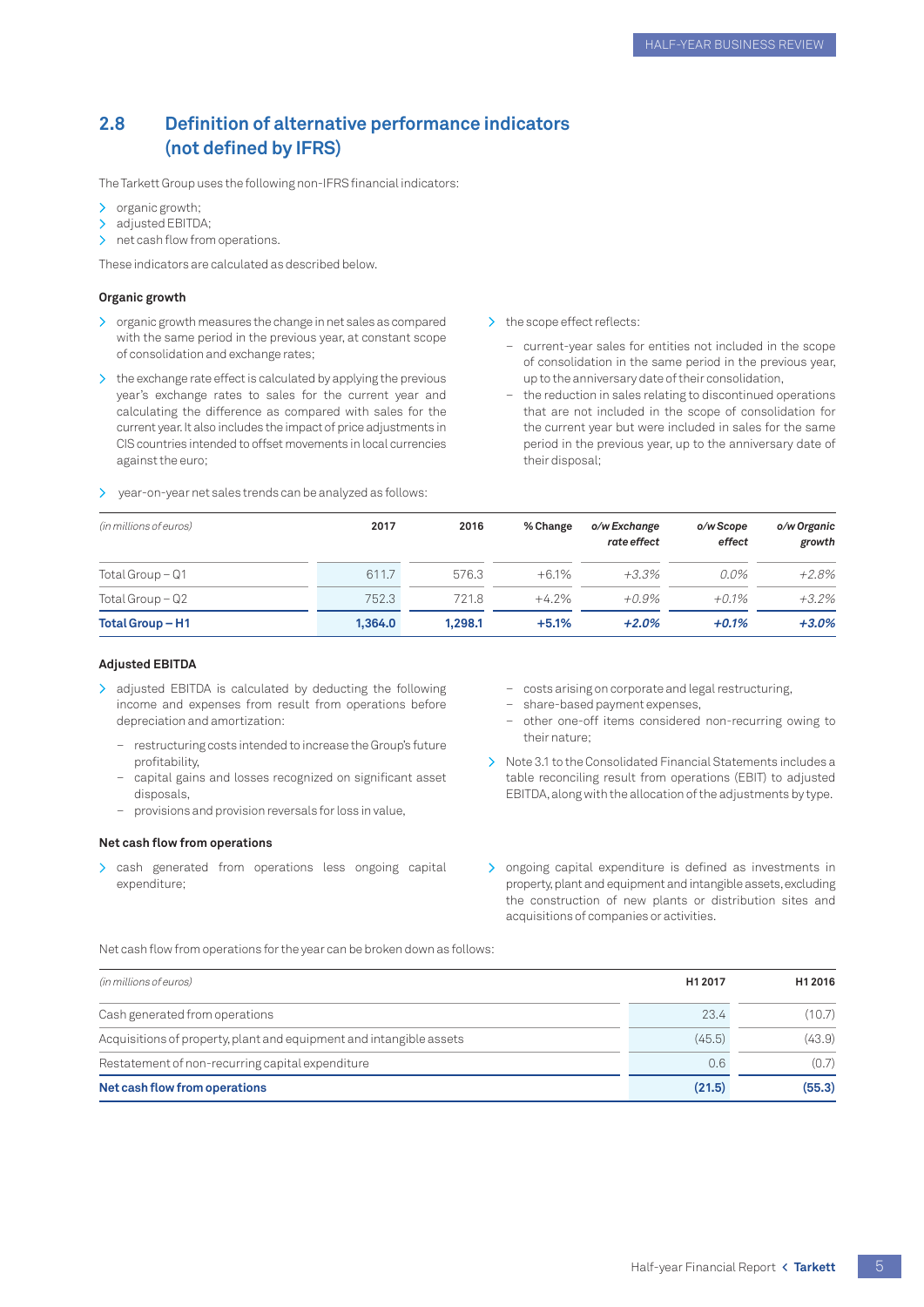# <span id="page-7-0"></span>**3. Summary Interim Consolidated Financial Statements**

All figures are presented in millions of euros unless stated otherwise.

### **Consolidated income statement**

| (in millions of euros)<br>Note                                    | January - June 2017 | January - June 2016 |
|-------------------------------------------------------------------|---------------------|---------------------|
| Net revenue                                                       | 1,364.0             | 1,298.1             |
| Cost of sales                                                     | (1,001.7)           | (936.6)             |
| Gross profit                                                      | 362.3               | 361.5               |
| Other operating income                                            | 16.9                | 3.9                 |
| Selling and distribution expenses                                 | (163.2)             | (159.0)             |
| Research and development                                          | (19.6)              | (19.4)              |
| General and administrative expenses                               | (103.7)             | (97.9)              |
| Other operating expenses                                          | (156.4)             | (8.6)               |
| Result from operating activities<br>(3)                           | (63.7)              | 80.5                |
| Financial income                                                  | 0.7                 | 0.7                 |
| Financial expenses                                                | (12.9)              | (12.0)              |
| Financial income and expense<br>(7)                               | (12.2)              | (11.3)              |
| Share of profit of equity accounted investees (net of income tax) | 1.3                 | 1.7                 |
| Profit before income tax                                          | (74.6)              | 70.9                |
| Total income tax<br>(8)                                           | (22.9)              | (25.3)              |
| Profit from continuing operations                                 | (97.5)              | 45.6                |
| Profit (loss) from discontinued operations (net of income tax)    |                     |                     |
| Net profit for the period                                         | (97.5)              | 45.6                |
| Attributable to:                                                  |                     |                     |
| Owners of Tarkett                                                 | (97.9)              | 45.2                |
| Non-controlling interests                                         | 0.4                 | 0.4                 |
| Net profit for the period                                         | (97.5)              | 45.6                |
| Earnings per share:<br>Basic earnings per share (in EUR)<br>(9)   | (1.55)              | 0.71                |
| (9)<br>Diluted earnings per share (in EUR)                        | (1.54)              | 0.71                |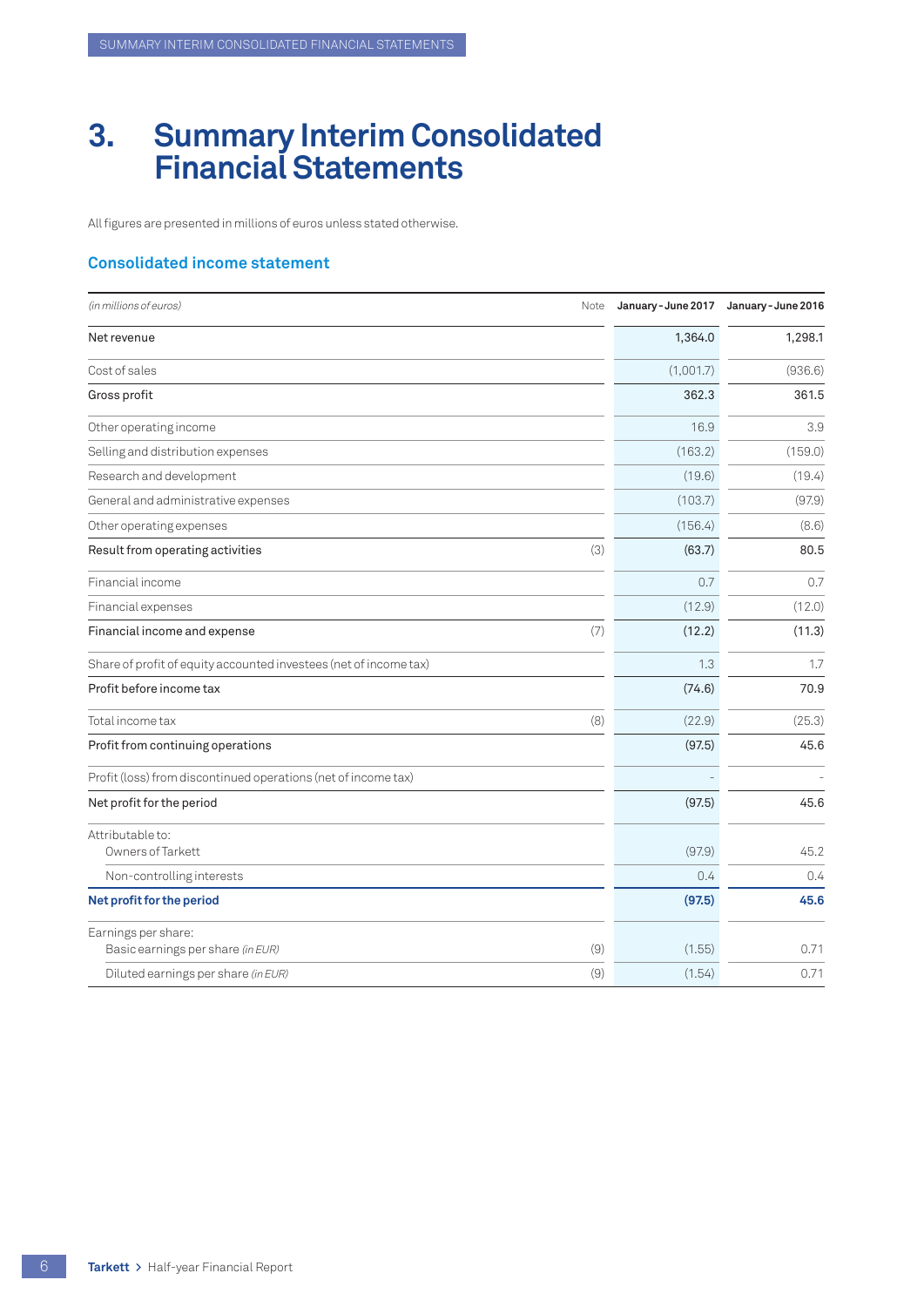## <span id="page-8-0"></span>**Consolidated statement of comprehensive income**

| (in millions of euros)                                              | January - June 2017 | January - June 2016 |
|---------------------------------------------------------------------|---------------------|---------------------|
| Net profit for the period                                           | (97.5)              | 45.6                |
| Other comprehensive income (OCI)                                    |                     |                     |
| Foreign currency translation differences for foreign operations     | (48.1)              | (9.7)               |
| Changes in fair value of cash flow hedges                           |                     | 3.2                 |
| Income tax on other comprehensive income                            |                     | (0.9)               |
| OCI to be reclassified to profit and loss in subsequent periods     | (48.1)              | (7.4)               |
| Defined benefit plan actuarial gain (losses)                        | 2.8                 | (22.3)              |
| Other comprehensive income (OCI)                                    |                     |                     |
| Income tax on other comprehensive income                            | (1.0)               | 4.6                 |
| OCI not to be reclassified to profit and loss in subsequent periods | 1.8                 | (17.7)              |
| Other comprehensive income for the period, net of income tax        | (46.3)              | (25.1)              |
| Total comprehensive income for the period                           | (143.8)             | 20.5                |
| Attributable to:<br>Owners of Tarkett                               | (144.0)             | 20.1                |
|                                                                     | 0.2                 |                     |
| Non-controlling interests                                           |                     | 0.4                 |
| Total comprehensive income for the period                           | (143.8)             | 20.5                |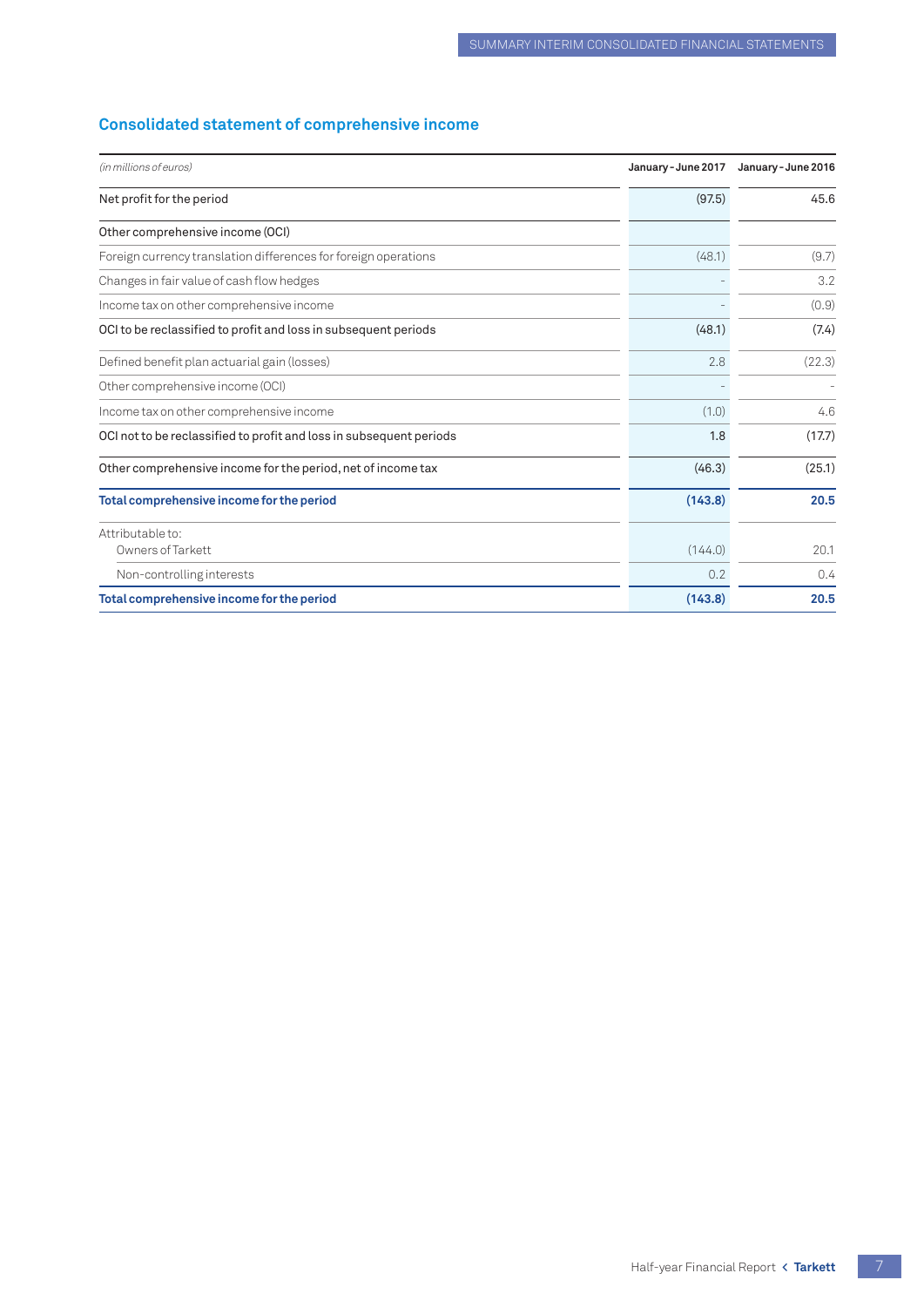## <span id="page-9-0"></span>**Consolidated statement of financial position**

#### *Assets*

| (in millions of euros)<br>Note       | June 30, 2017 | December 31, 2016 |
|--------------------------------------|---------------|-------------------|
| (5)<br>Goodwill                      | 525.6         | 550.4             |
| (5)<br>Intangible assets             | 98.3          | 108.5             |
| (5)<br>Property, plant and equipment | 468.2         | 488.6             |
| Other financial assets               | 32.3          | 34.9              |
| Deferred tax assets                  | 83.7          | 94.0              |
| Other non-current assets             | 0.1           | 0.2               |
| Non-current assets                   | 1,208.2       | 1,276.6           |
| Inventories                          | 443.2         | 396.3             |
| Trade receivables                    | 451.3         | 343.4             |
| Other receivables                    | 75.4          | 58.8              |
| (7)<br>Cash and cash equivalents     | 184.6         | 93.1              |
| Current assets                       | 1,154.5       | 891.6             |
| <b>Total assets</b>                  | 2,362.7       | 2,168.2           |

#### *Equity and liabilities*

| (in millions of euros)<br>Note                      | June 30, 2017 | December 31, 2016 |
|-----------------------------------------------------|---------------|-------------------|
| (9)<br>Share Capital                                | 318.6         | 318.6             |
| Share premium and reserves                          | 145.8         | 145.8             |
| Retained earnings                                   | 395.0         | 349.9             |
| Net result for the period                           | (97.9)        | 118.6             |
| Equity attributable to equity holders of the parent | 761.5         | 932.9             |
| Non-controlling interests                           | 2.1           | 2.3               |
| Total equity                                        | 763.6         | 935.2             |
| Interest-bearing loans<br>(7)                       | 601.9         | 460.0             |
| Total other liabilities                             | 3.9           | 4.1               |
| Deferred tax liabilities                            | 41.6          | 38.6              |
| (4)<br>Employee benefits                            | 148.2         | 154.1             |
| (6)<br>Provisions and other non-current liabilities | 52.2          | 58.7              |
| Non-current liabilities                             | 847.8         | 715.5             |
| Trade payables                                      | 328.7         | 270.3             |
| Total other liabilities                             | 186.8         | 193.5             |
| (7)<br>Interest-bearing loans and borrowings        | 13.5          | 11.3              |
| Other financial liabilities                         | 42.6          | 4.4               |
| Provisions and other current liabilities<br>(6)     | 179.7         | 38.0              |
| <b>Current liabilities</b>                          | 751.3         | 517.5             |
| <b>Total equity and liabilities</b>                 | 2,362.7       | 2,168.2           |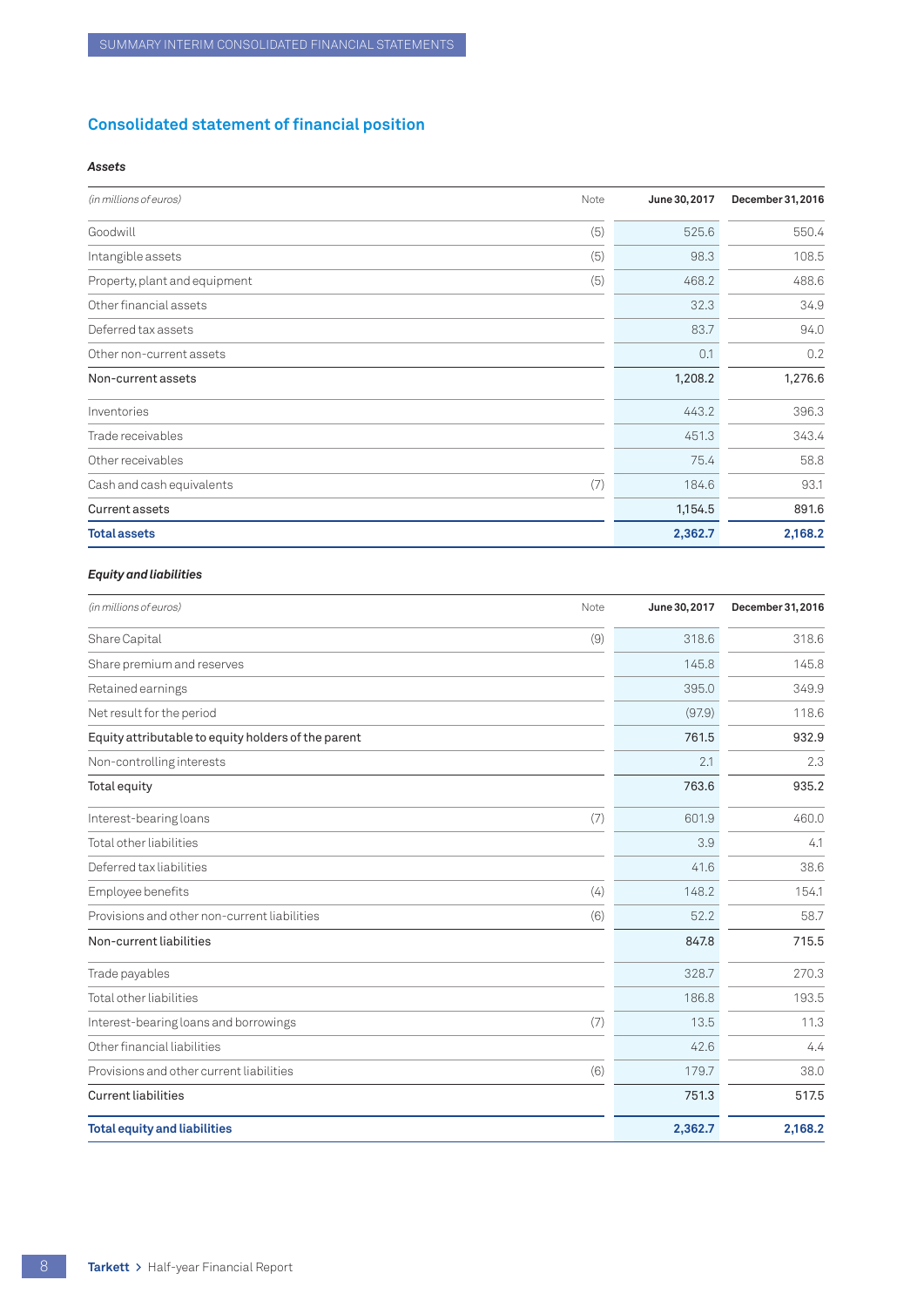## <span id="page-10-0"></span>**Consolidated statement of cash flows**

| (in millions of euros)<br>Note                                             |         | January-June 2017 January-June 2016 |
|----------------------------------------------------------------------------|---------|-------------------------------------|
| Cash flows from operating activities                                       |         |                                     |
| Net profit before tax                                                      | (74.6)  | 70.9                                |
| Adjustments for:                                                           |         |                                     |
| Depreciation and amortization                                              | 60.1    | 60.4                                |
| (Gain) loss on sale of fixed assets                                        | (0.4)   | 0.2                                 |
| Net finance costs                                                          | 12.2    | 11.3                                |
| Change in provisions and other non-cash items                              | 158.7   | 4.9                                 |
| Share of profit of equity accounted investees (net of tax)                 | (1.3)   | (1.7)                               |
| Operating cash flow before working capital changes                         | 154.7   | 146.0                               |
| Increase (-)/Decrease (+) in trade receivables                             | (122.9) | (128.6)                             |
| Increase (-)/Decrease (+) in other receivables                             | (5.7)   | (4.9)                               |
| Increase (-)/Decrease (+) in inventories                                   | (60.7)  | (67.6)                              |
| Increase (+)/Decrease (-) in trade payables                                | 68.5    | 62.8                                |
| Increase (+)/Decrease (-) in other payables                                | (10.5)  | (18.4)                              |
| Changes in working capital                                                 | (131.3) | (156.7)                             |
| (3)<br>Cash generated from operations                                      | 23.4    | (10.7)                              |
| Net interest paid                                                          | (7.0)   | (12.6)                              |
| Net income taxes paid                                                      | (23.0)  | (18.7)                              |
| Miscellaneous                                                              | (2.2)   | (2.6)                               |
| Other operating items                                                      | (32.2)  | (33.9)                              |
| Net cash (used in)/from operating activities                               | (8.8)   | (44.6)                              |
| Cash flows from investing activities                                       |         |                                     |
| Acquisition of subsidiaries net of cash acquired<br>(2)                    |         | (0.1)                               |
| (5)<br>Acquisitions of intangible assets and property, plant and equipment | (45.5)  | (43.9)                              |
| Proceeds from sale of property, plant and equipment<br>(5)                 | 0.6     | 0.4                                 |
| Effect of changes in the scope of consolidation                            |         | (0.1)                               |
| Net cash from/(used in) investment activities                              | (44.9)  | (43.7)                              |
| Net cash from/(used in) financing activities                               |         |                                     |
| Acquisition of NCI without a change in control                             | (0.5)   | (4.0)                               |
| Proceeds from loans and borrowings                                         | 369.8   | 410.4                               |
| Repayment of loans and borrowings                                          | (221.3) | (328.0)                             |
| Payment of finance lease liabilities                                       | (0.6)   | (0.2)                               |
| Sales of treasury shares                                                   |         |                                     |
| Dividends                                                                  | (0.4)   |                                     |
| Net cash from/(used in) financing activities                               | 147.0   | 78.2                                |
| Net increase/(decrease) in cash and cash equivalents                       | 93.3    | (10.1)                              |
| Cash and cash equivalents, beginning of period                             | 93.1    | 67.9                                |
| Effect of exchange rate fluctuations on cash held                          | (1.8)   | (0.4)                               |
| Cash and cash equivalents, end of period                                   | 184.6   | 57.4                                |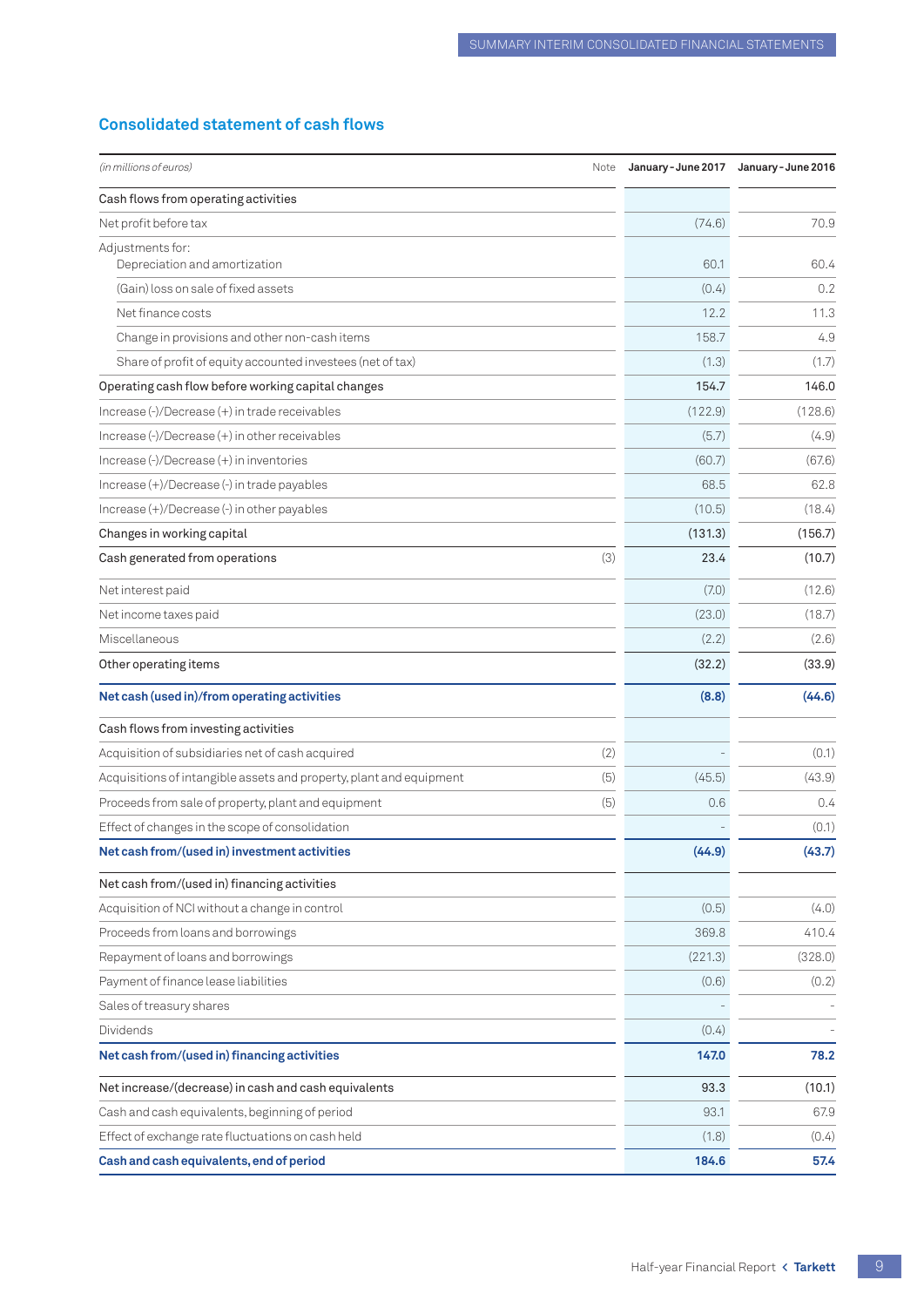## <span id="page-11-0"></span>**Consolidated statement of changes in equity**

| (in millions of euros)                            | Share<br>capital | Share<br>premium and<br>reserves | <b>Translation</b><br>reserves | <b>Reserves</b> | Equity<br>attributable to<br>equity holders<br>of the parent | Non-<br>controlling<br>interests | <b>Total</b><br>equity |
|---------------------------------------------------|------------------|----------------------------------|--------------------------------|-----------------|--------------------------------------------------------------|----------------------------------|------------------------|
| January 1, 2016                                   | 318.6            | 145.8                            | 1.4                            | 369.0           | 834.8                                                        | 1.9                              | 836.7                  |
| Net profit for the period                         |                  |                                  |                                | 45.2            | 45.2                                                         | 0.4                              | 45.6                   |
| Other comprehensive income,<br>net of income tax  |                  |                                  | (9.7)                          | (15.4)          | (25.1)                                                       | $\overline{a}$                   | (25.1)                 |
| Total comprehensive income<br>for the period      |                  |                                  | (9.7)                          | 29.8            | 20.1                                                         | 0.4                              | 20.5                   |
| Dividends                                         |                  |                                  |                                | (33.0)          | (33.0)                                                       | $\overline{a}$                   | (33.0)                 |
| Own shares (acquired)/sold                        |                  |                                  |                                | 0.2             | 0.2                                                          |                                  | 0.2                    |
| Share-based payments                              |                  |                                  |                                | 5.6             | 5.6                                                          |                                  | 5.6                    |
| Miscellaneous                                     |                  |                                  |                                | (0.4)           | (0.4)                                                        |                                  | (0.4)                  |
| <b>Total transactions</b><br>with shareholders    |                  |                                  |                                | (27.6)          | (27.6)                                                       | $\overline{a}$                   | (27.6)                 |
| June 30, 2016                                     | 318.6            | 145.8                            | (8.3)                          | 371.2           | 827.3                                                        | 2.3                              | 829.6                  |
| Net profit for the period                         |                  |                                  |                                | 73.4            | 73.4                                                         | 0.3                              | 73.7                   |
| Other comprehensive income,<br>net of income tax  |                  |                                  | 29.7                           | 15.6            | 45.3                                                         | (0.3)                            | 45.0                   |
| Total comprehensive income<br>for the period      |                  |                                  | 29.7                           | 89.0            | 118.7                                                        |                                  | 118.7                  |
| Dividends                                         |                  |                                  |                                |                 |                                                              |                                  |                        |
| Own shares (acquired)/sold                        |                  |                                  |                                | (9.3)           | (9.3)                                                        |                                  | (9.3)                  |
| Share-based payments                              |                  |                                  |                                | (3.6)           | (3.6)                                                        |                                  | (3.6)                  |
| Acquisition of NCI without<br>a change in control |                  |                                  |                                | (0.1)           | (0.1)                                                        |                                  | (0.1)                  |
| Miscellaneous                                     |                  |                                  |                                | (0.1)           | (0.1)                                                        |                                  | (0.1)                  |
| Total transactions<br>with shareholders           |                  |                                  |                                | (13.1)          | (13.1)                                                       |                                  | (13.1)                 |
| Year ended December 31, 2016                      | 318.6            | 145.8                            | 21.4                           | 447.1           | 932.9                                                        | 2.3                              | 935.2                  |
| Net profit for the period                         |                  |                                  |                                | (97.9)          | (97.9)                                                       | 0.4                              | (97.5)                 |
| Other comprehensive income,<br>net of income tax  |                  |                                  | (47.9)                         | 1.8             | (46.1)                                                       | (0.2)                            | (46.3)                 |
| Total comprehensive income<br>for the period      |                  |                                  | (47.9)                         | (96.1)          | (144.0)                                                      | 0.2                              | (143.8)                |
| Dividends                                         |                  |                                  |                                | (38.0)          | (38.0)                                                       | (0.4)                            | (38.4)                 |
| Own shares (acquired)/sold                        |                  |                                  |                                | (0.5)           | (0.5)                                                        |                                  | (0.5)                  |
| Share-based payments                              |                  |                                  |                                | 11.9            | 11.9                                                         |                                  | 11.9                   |
| Acquisition of NCI without<br>a change in control |                  |                                  |                                | (0.8)           | (0.8)                                                        |                                  | (0.8)                  |
| Miscellaneous                                     |                  |                                  |                                | $\overline{a}$  |                                                              |                                  |                        |
| <b>Total transactions</b><br>with shareholders    |                  |                                  |                                | (27.4)          | (27.4)                                                       | (0.4)                            | (27.8)                 |
| June 30, 2017                                     | 318.6            | 145.8                            | (26.5)                         | 323.6           | 761.5                                                        | 2.1                              | 763.6                  |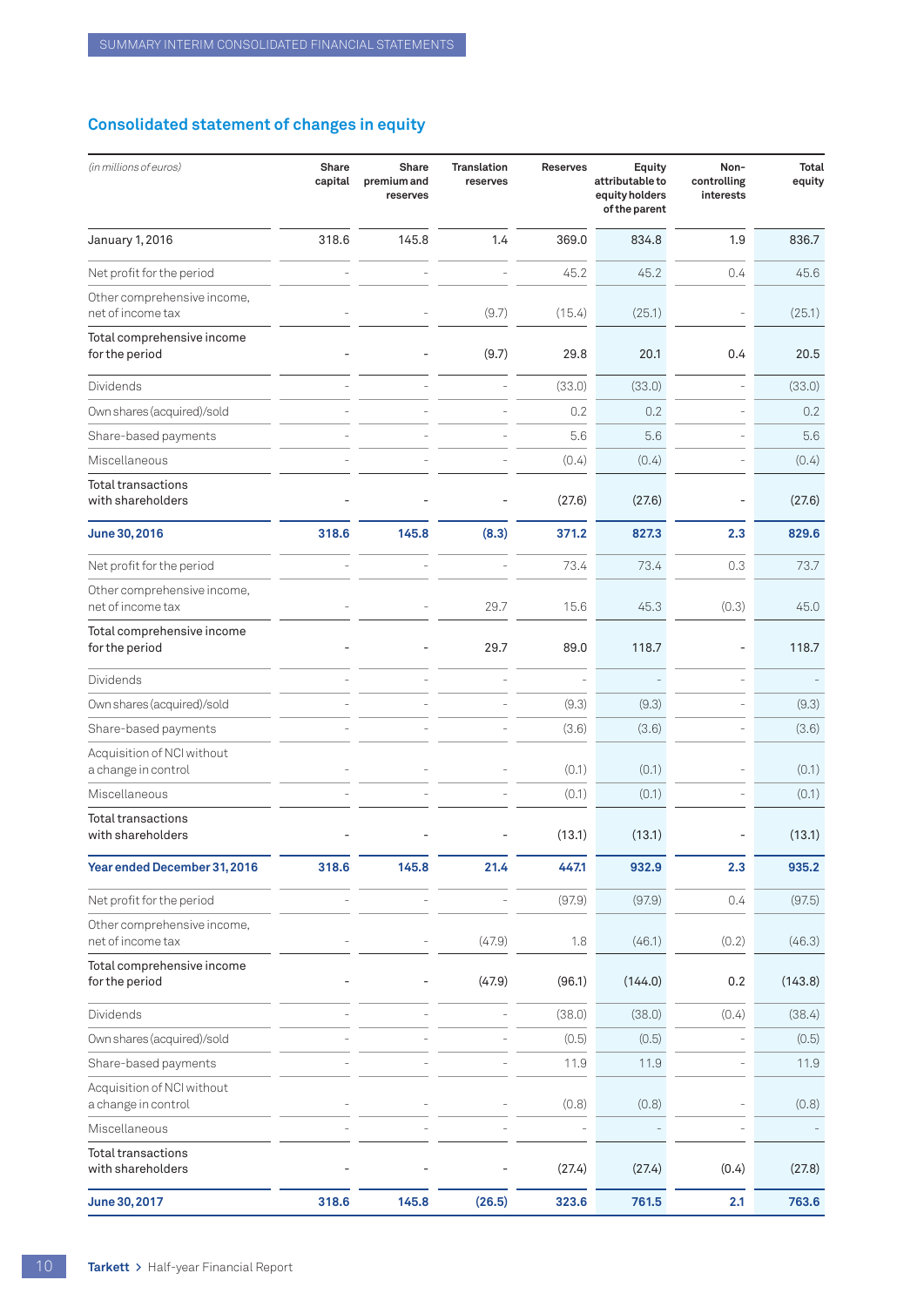# <span id="page-12-0"></span>**Note 1 > Basis of preparation**

## **1.1 General information**

Tarkett's summary Consolidated Financial Statements for the six-month period ending June 30, 2017 reflect the financial condition of Tarkett and its subsidiaries (the "Group") as well as its interests in associates and joint ventures.

The Group is a leading global flooring and sports surfaces company, providing integrated solutions to professionals and end-users in the residential and commercial markets.

The Group completed its initial public offering on November 21, 2013.

The Group's registered office is located at 1 Terrasse Bellini – Tour Initiale – 92919 Paris La Défense, France.

The interim summary Consolidated Financial Statements were authorized for issue by the Management Board on July 26, 2017.

### **1.2 Significant accounting principles**

#### **1.2.1 Statement of compliance and applicable standard**

The condensed interim Consolidated Financial Statements of the Group have been prepared in accordance with International Accounting Standard 34 "Interim Financial Reporting" ("IAS 34"). In accordance with IAS 34, the accompanying notes relate only to significant events for the six-month period ended June 30, 2017 and do not include all of the information required for complete annual financial statements. They should therefore be read in conjunction with the Consolidated Financial Statements as at December 31, 2016.

#### **a) Amendments or revisions to existing standards and interpretations applied during the period**

The Group has not implemented early application of any new standards or interpretations during the period.

#### **b) Early adoption of new standards or interpretations during the period**

The Group has not implemented early application of any new standards or interpretations during the period.

#### **c) New standards and interpretations not yet adopted**

The following new published standards have not yet been adopted by the Group:

> IFRS 15: Revenue from contracts with customers. On May 28, 2014, the IASB published a new standard on accounting for revenue that is intended to replace most of the existing IFRS provisions, including IAS 11 and IAS 18. Given the current structure of the commercial relations with its customers, the Group believes that the application of this standard will not have a significant impact. The new standard, which has been adopted by the European Union, applies as from January 2018.

- > IFRS 16: Leases. On January 16, 2016, the IASB published IFRS 16, "Leases". IFRS will replace IAS 17 and the related IFRIC and SIC interpretations, and will eliminate the distinction formerly made between operating leases and finance leases. This standard, which is applicable starting January 1, 2019 (or 2018, if applied early) and has not been adopted by the European Union, requires lessees to account for all leases with terms of longer than one year in the manner currently applicable to finance leases under IAS 17, and thus to record the rights and obligations created by the lease in assets and liabilities. The Group does not expect to apply the new standard early. The standard offers a choice between two approaches to transition; the Group is currently examining the impacts of the two approaches on the Consolidated Financial Statements.
- > IFRS 9: Financial Instruments. On July 24, 2014, the IASB published a new standard on Financial Instruments that is intended to replace most of the existing IFRS provisions, including IAS 39. The new standard, which was adopted by the European Union on November 22, 2016, applies as from January 1, 2018. IFRS 9 changes the rules for recognizing hedging transactions, the general categories of financial assets and liabilities, and recognition of credit risk with respect to financial assets, using an approach based on expected losses rather than incurred losses. The Group is currently examining the impacts of the standard, but does not expect significant impacts.

The effects of these provisions on the Group's Consolidated Financial Statements are being analyzed in connection with the planned deployment of the new standards. At this stage, the Group is not able to reliably estimate the impacts of these provisions on its Consolidated Financial Statements.

## **1.3 Seasonality and significant event**

The Group's business is significantly affected by seasonality. The first half of the year is structurally smaller than the second, due to weather conditions that are more favorable to the construction industry and exterior installations, as well as to the increased availability of certain buildings, such as schools and universities, for renovation.

Consequently, the operating result for the first half of 2017 is not necessarily indicative of the result to be expected for the full year 2017.

It should also be noted that the net profit of the Group is (97.5) million euros due to a provision of an amount of 150 million euros recognized in relation to the proceedings in progress with the French Competition Authority. (See Note 6.1)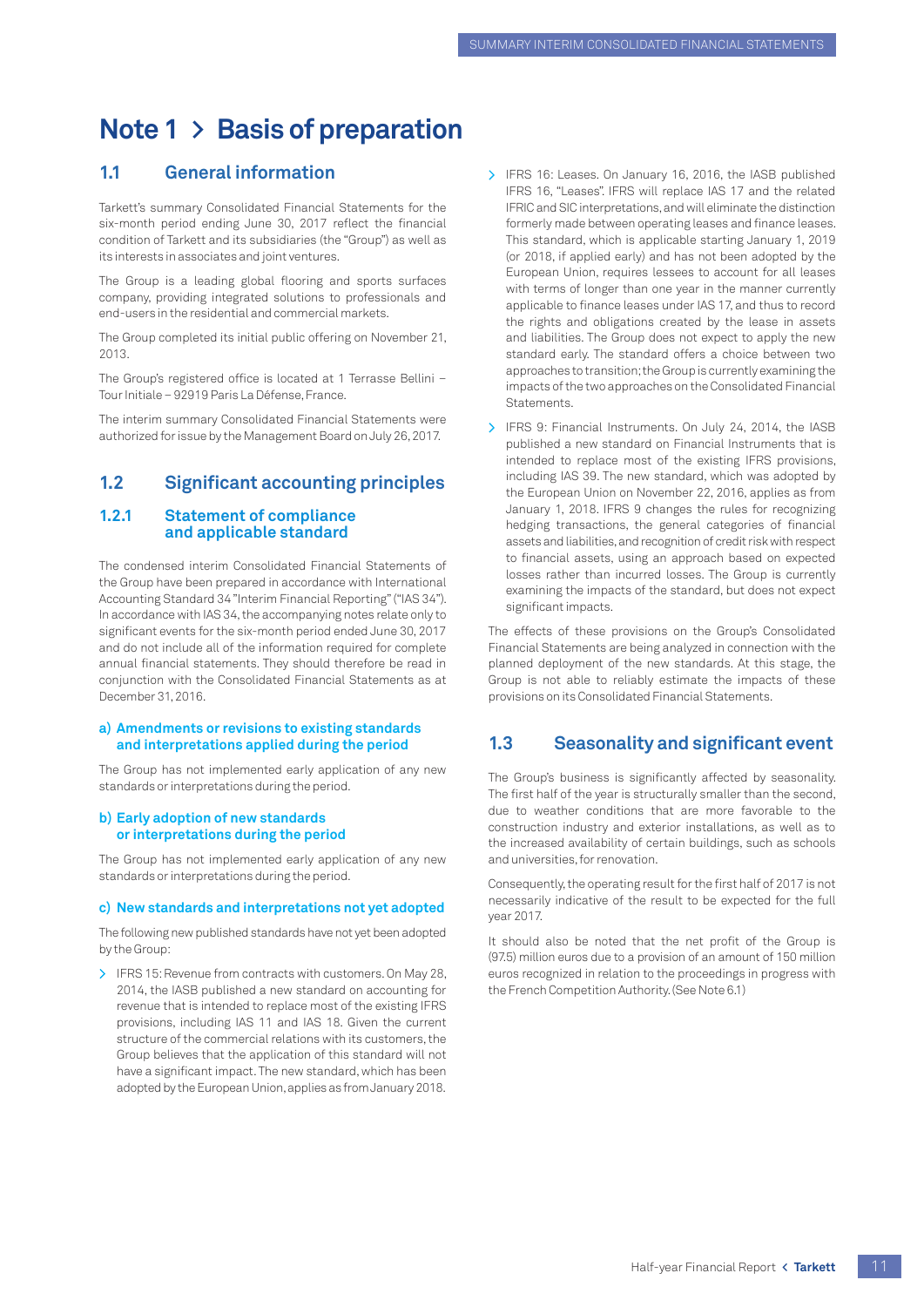# <span id="page-13-0"></span>**Note 2 > Changes in scope of consolidation**

The Tarkett Group's scope of consolidation is as follows:

| Number of companies          | Dec. 31, 2016 | Mergers | Acquisitions             | Liquidations | June 30, 2017 |
|------------------------------|---------------|---------|--------------------------|--------------|---------------|
| Fully consolidated companies | 85            |         | $\overline{\phantom{a}}$ | -            |               |
| Equity-accounted companies   |               |         |                          | -            |               |
| <b>Total</b>                 | 86            | (4)     | $\overline{\phantom{a}}$ | ۰            | 82            |

## **2.1 Transactions completed in 2017**

#### **a) Mergers**

In January 2017, in Canada, Nova Scotia Limited and Tandus Centiva GP were merged into Tandus Centiva Limited. In addition, in Serbia, Sintelon RS DOO Backa Palancka and Sintelon DOO Backa Palancka were merged into Tarkett DOO Backa Palancka.

## **2.2 Transactions completed in 2016**

#### **a) Mergers**

In September 2016, Sintelon UA Ltd. was merged into Tarkett Vinisin LLC.

#### **b) Liquidations**

In April 2016, Galerija Podova D.o.o Banja Luka was liquidated.

In June 2016, Desso Sports Systems GmbH was liquidated.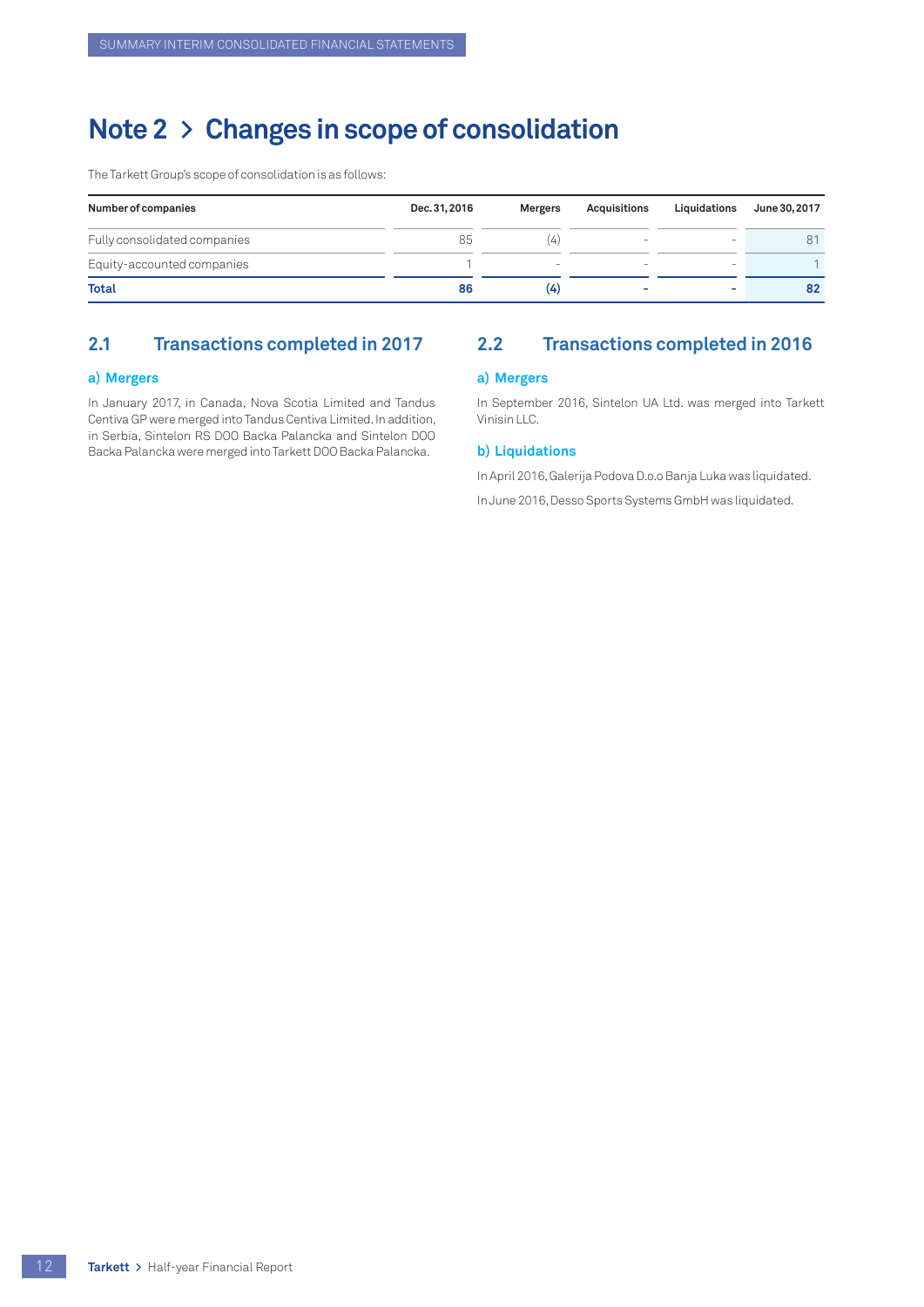# <span id="page-14-0"></span>**Note 3 > Operating Data**

## **3.1 Components of the income statement**

#### Adjusted EBITDA is a key indicator permitting the Group to measure its operating and recurring performance.

It is calculated by taking operating income before depreciation and amortization and removing the following revenues and expenses:

> restructuring costs to improve the future profitability of the Group;

- > gains or losses on disposals of significant assets;
- > impairment and reversal of impairment based on Group impairment testing only;
- > costs related to business combinations and legal reorganizations, including legal fees, transactions costs, advisory fees and other adjustments;
- > expenses related to share-based payments due to their non-cash nature; and
- > other one-off expenses considered exceptional by their nature.

| (in millions of euros)                  |                              |                    | Of which adjustments:                            |                                 |                         |                          |                                          |
|-----------------------------------------|------------------------------|--------------------|--------------------------------------------------|---------------------------------|-------------------------|--------------------------|------------------------------------------|
|                                         | January-<br><b>June 2017</b> | Restruc-<br>turing | Gains/losses<br>on asset<br>sales/<br>impairment | <b>Business</b><br>combinations | Share-based<br>payments | Other <sup>(1)</sup>     | January-<br><b>June 2017</b><br>adjusted |
| Net revenue                             | 1,364.0                      |                    |                                                  |                                 |                         |                          | 1,364.0                                  |
| Cost of sales                           | (1,001.7)                    | (0.5)              |                                                  |                                 |                         | $\overline{\phantom{0}}$ | (1,001.2)                                |
| Gross profit                            | 362.3                        | (0.5)              |                                                  |                                 |                         | $\overline{a}$           | 362.8                                    |
| Other operating income                  | 16.9                         |                    | 0.1                                              |                                 |                         |                          | 16.8                                     |
| Selling and distribution expenses       | (163.2)                      | 0.6                |                                                  |                                 |                         | $\overline{a}$           | (163.8)                                  |
| Research and development                | (19.6)                       | (0.4)              |                                                  |                                 |                         |                          | (19.2)                                   |
| General and administrative expenses     | (103.7)                      | (0.8)              | (0.3)                                            |                                 | (11.9)                  | (0.3)                    | (90.4)                                   |
| Other operating expenses                | (156.4)                      | (0.4)              |                                                  | (0.3)                           |                         | (150.0)                  | (5.7)                                    |
| Result from operating activities (EBIT) | (63.7)                       | (1.5)              | (0.2)                                            | (0.3)                           | (11.9)                  | (150.3)                  | 100.5                                    |
| Depreciation and amortization           | 60.1                         |                    | 0.3                                              |                                 |                         |                          | 59.8                                     |
| <b>EBITDA</b>                           | (3.6)                        | (1.5)              | 0.1                                              | (0.3)                           | (11.9)                  | (150.3)                  | 160.3                                    |

(1) The adjustment of 150 million euros is related to the provision recognized in relation to the proceedings in progress with the French Competition Authority. (See Note 6.1).

| (in millions of euros)                  |                              |                    |                                                  |                                 |                         | Of which adjustments:    |                                          |  |
|-----------------------------------------|------------------------------|--------------------|--------------------------------------------------|---------------------------------|-------------------------|--------------------------|------------------------------------------|--|
|                                         | January-<br><b>June 2016</b> | Restruc-<br>turing | Gains/losses<br>on asset<br>sales/<br>impairment | <b>Business</b><br>combinations | Share-based<br>payments | Other                    | January-<br><b>June 2016</b><br>adjusted |  |
| Net revenue                             | 1,298.1                      |                    |                                                  |                                 |                         |                          | 1,298.1                                  |  |
| Cost of sales                           | (936.6)                      | (1.3)              |                                                  |                                 |                         | $\overline{\phantom{m}}$ | (935.3)                                  |  |
| Gross profit                            | 361.5                        | (1.3)              |                                                  |                                 |                         |                          | 362.8                                    |  |
| Other operating income                  | 3.9                          |                    |                                                  |                                 |                         |                          | 3.9                                      |  |
| Selling and distribution expenses       | (159.0)                      | (0.1)              |                                                  |                                 |                         | $\overline{\phantom{a}}$ | (158.9)                                  |  |
| Research and development                | (19.4)                       |                    |                                                  |                                 |                         |                          | (19.5)                                   |  |
| General and administrative expenses     | (97.9)                       | (1.4)              | (0.8)                                            | (0.1)                           | (5.6)                   | (0.9)                    | (89.2)                                   |  |
| Other operating expenses                | (8.6)                        |                    |                                                  | (1.0)                           |                         |                          | (7.6)                                    |  |
| Result from operating activities (EBIT) | 80.5                         | (2.9)              | (0.8)                                            | (1.1)                           | (5.6)                   | (0.9)                    | 91.8                                     |  |
| Depreciation and amortization           | 60.4                         |                    | 0.8                                              |                                 |                         |                          | 59.6                                     |  |
| <b>EBITDA</b>                           | 140.9                        | (2.9)              |                                                  | (1.1)                           | (5.6)                   | (0.9)                    | 151.4                                    |  |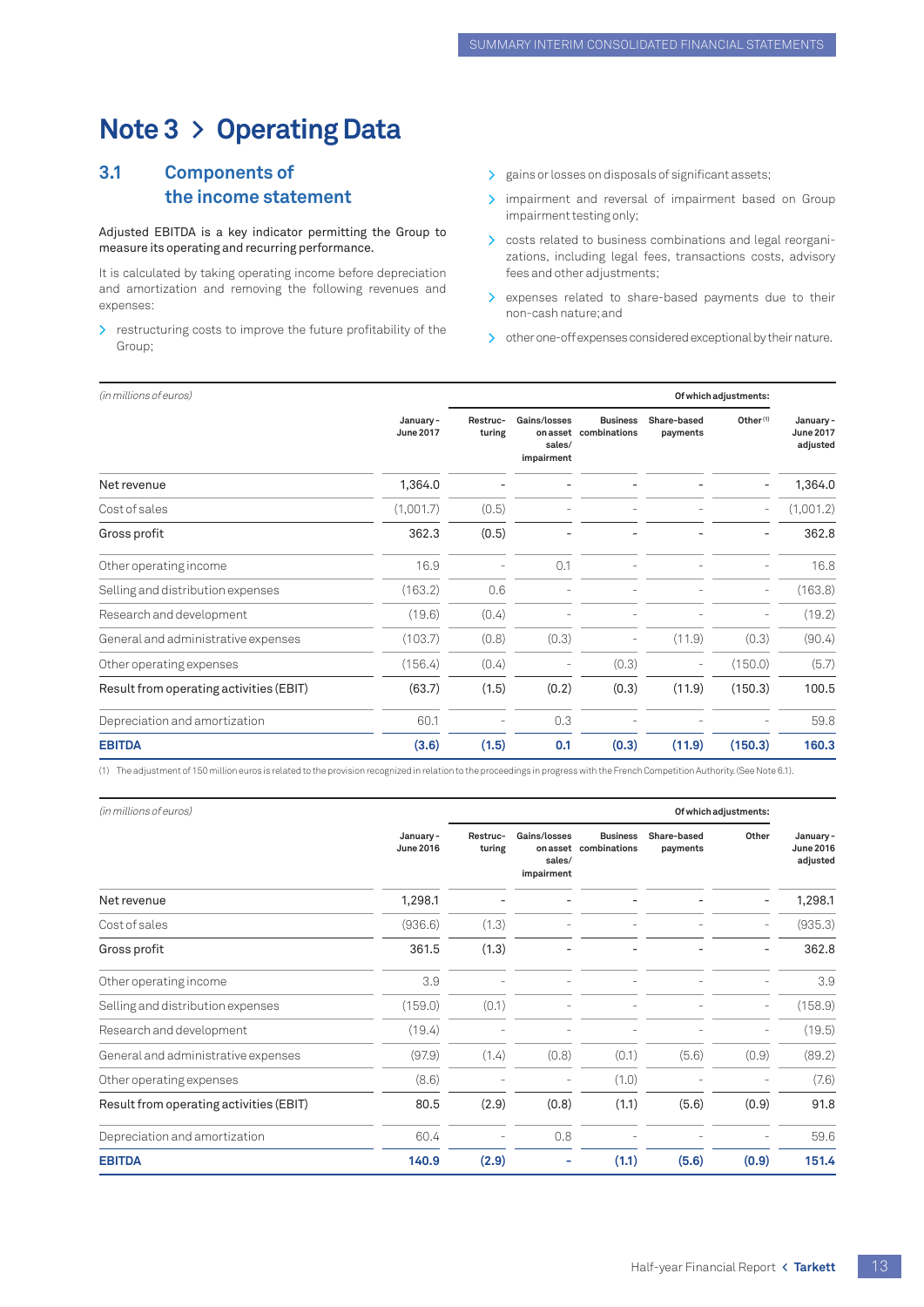## <span id="page-15-0"></span>**3.2 Segment information**

#### *By operating segment*

| January - June 2017<br>(in millions of euros) |             |                         | <b>Flooring</b>                | <b>Sports</b><br><b>Surfaces</b> | Central | Group     |
|-----------------------------------------------|-------------|-------------------------|--------------------------------|----------------------------------|---------|-----------|
|                                               | <b>EMEA</b> | <b>North</b><br>America | CIS, APAC and<br>Latin America |                                  |         |           |
| Net revenue                                   | 481.3       | 412.7                   | 275.7                          | 194.3                            |         | 1,364.0   |
| Gross profit                                  | 146.5       | 122.2                   | 58.6                           | 35.6                             | (0.6)   | 362.3     |
| % of net sales                                | 30.4%       | 29.6%                   | 21.3%                          | 18.3%                            |         | 26.6%     |
| <b>Adjusted EBITDA</b>                        | 68.5        | 51.7                    | 40.2                           | 23.0                             | (23.1)  | 160.3     |
| % of net sales                                | 14.2%       | 12.5%                   | 14.6%                          | 11.9%                            |         | 11.8%     |
| Adjustments <sup>(1)</sup>                    | (151.5)     | (0.3)                   | (0.1)                          |                                  | (12.0)  | (163.9)   |
| <b>EBITDA</b>                                 | (83.0)      | 51.4                    | 40.1                           | 23.0                             | (35.1)  | (3.6)     |
| % of net sales                                | $(17.3)\%$  | 12.5%                   | 14.5%                          | 11.9%                            |         | $(0.3)\%$ |
| <b>EBIT</b>                                   | (98.0)      | 13.6                    | 21.4                           | 13.6                             | (14.3)  | (63.7)    |
| % of net sales                                | $(20.4)\%$  | 3.3%                    | 7.7%                           | 7.0%                             |         | $(4.7)\%$ |
| Capital expenditures                          | 14.2        | 11.4                    | 5.0                            | 8.8                              | 5.5     | 44.9      |

(1) EMEA: includes the adjustment of 150.0 million euros related to the provision recognized in relation to the proceedings in progress with the French Competition Authority. (see Note 6.1).

| January - June 2016<br>(in millions of euros) |             |                  | <b>Flooring</b>                | <b>Sports</b><br><b>Surfaces</b> | Central | Group   |
|-----------------------------------------------|-------------|------------------|--------------------------------|----------------------------------|---------|---------|
|                                               | <b>EMEA</b> | North<br>America | CIS, APAC and<br>Latin America |                                  |         |         |
| Net revenue                                   | 471.6       | 411.1            | 234.9                          | 180.5                            |         | 1,298.1 |
| Gross profit                                  | 155.1       | 128.6            | 39.1                           | 38.7                             | -       | 361.5   |
| % of net sales                                | 32.9%       | 31.3%            | 16.6%                          | 21.4%                            |         | 27.8%   |
| <b>Adjusted EBITDA</b>                        | 74.8        | 59.3             | 24.8                           | 18.2                             | (25.7)  | 151.4   |
| % of net sales                                | 15.9%       | 14.4%            | 10.6%                          | 10.1%                            |         | 11.7%   |
| Adjustments                                   | (1.0)       | (1.3)            | (1.1)                          | (0.3)                            | (6.8)   | (10.5)  |
| <b>EBITDA</b>                                 | 73.8        | 58.0             | 23.7                           | 17.9                             | (32.5)  | 140.9   |
| % of net sales                                | 15.6%       | 14.1%            | 10.1%                          | 9.9%                             |         | 10.9%   |
| <b>EBIT</b>                                   | 52.6        | 34.1             | 5.3                            | 10.0                             | (21.5)  | 80.5    |
| % of net sales                                | 11.2%       | 8.3              | 2.3%                           | 5.5%                             |         | 6.2%    |
| Capital expenditures                          | 19.8        | 7.7              | 6.8                            | 6.1                              | 4.2     | 44.6    |

## **3.3 Changes in working capital requirement**

As a result of seasonality effects, business is stronger during the second and third quarters of the year as compared with the first and last quarters. The result is an automatic increase in trade receivables and trade payables as of June 30, based on second-quarter activity. Inventories are also generally higher at the end of June, in preparation for peak activity in the third quarter.

## **3.4 Net cash flow from operations**

#### The Group uses net cash flow from operations as a performance indicator.

It is defined as follows:

- > cash generated from operations minus current investments;
- current investments are defined as investments in tangible and intangible assets other the construction of new factories or distribution sites and the acquisition of companies or activities.

| (in millions of euros)                                              | January - June 2017 | January - June 2016 |
|---------------------------------------------------------------------|---------------------|---------------------|
| Cash generated from operations                                      | 23.4                | (10.7)              |
| Acquisitions of intangible assets and property, plant and equipment | (45.5)              | (43.9)              |
| Restatement of capital investments                                  | 0.6                 | (0.7)               |
| Net cash flow from operations                                       | (21.5)              | (55.3)              |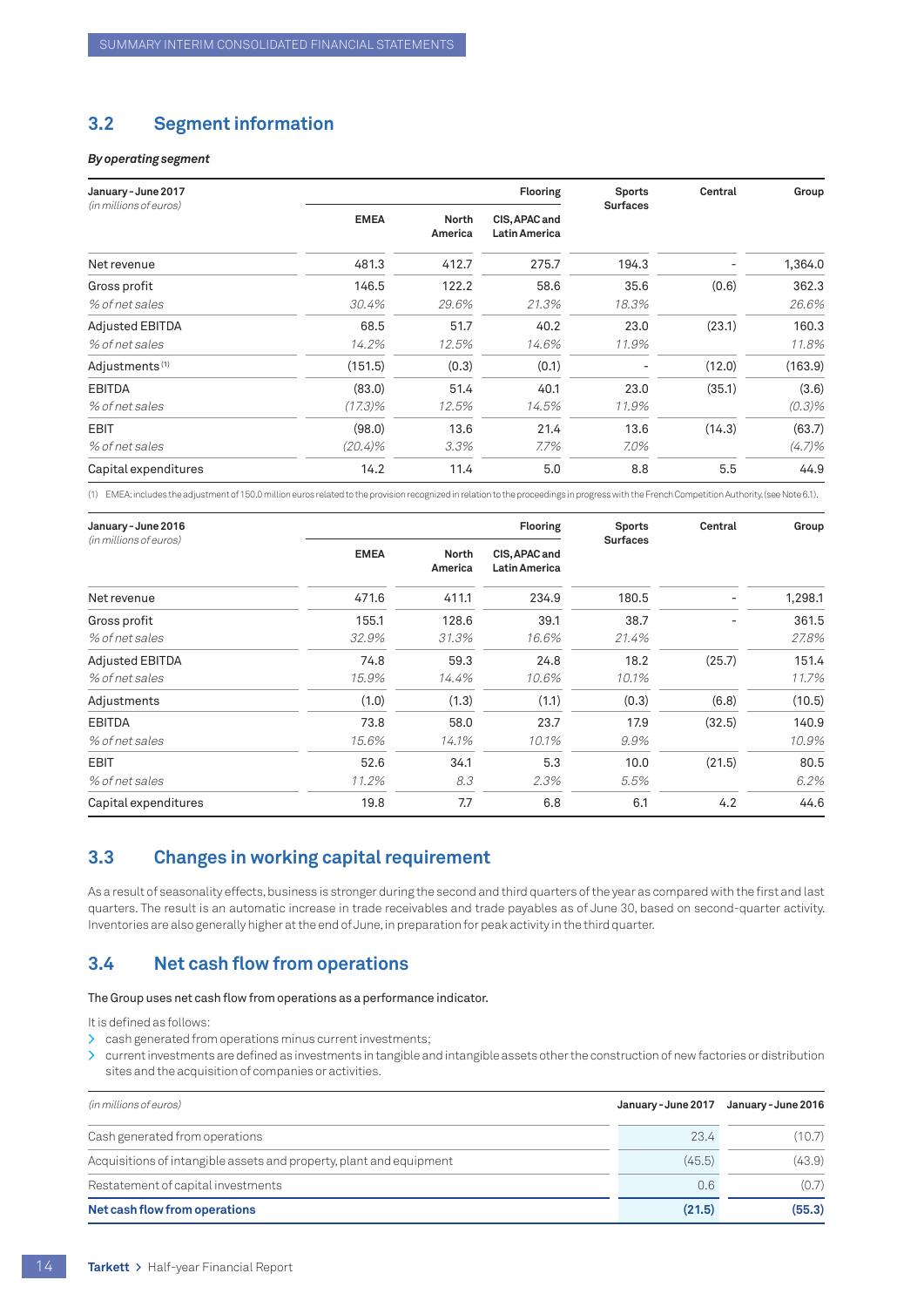# <span id="page-16-0"></span>**Note 4 > Employee benefits**

#### **Provisions for pensions and similar obligations**

In accordance with the laws and practices of each country in which it operates, the Group participates in employee benefit plans providing retirement pensions, post-retirement health care, other long term benefits (jubilees) and post-employment benefits (retirement indemnities, pre-retirement) to eligible employees, former employees, retirees and their beneficiaries fulfilling the required conditions.

Amounts recognized in respect of employee benefit obligations in the statement of financial position as of June 30, 2017 are generally determined by adjusting the opening statement of financial position for the current service cost, interest cost, and benefits paid as projected by the actuaries in 2016 for 2017. However, where material changes occur, such as significant changes in market conditions, provisions for retirement and similar benefits and the value of the plans are adjusted as of June 30, 2017 through the use of the sensitivity analyses.

#### **Assumptions**

Accounting for actuarial values is based on long-term interest rates, predicted future increases in salaries and inflation rates. The main assumptions are presented below:

|                      |          | June 30, 2017                          |          | December 31, 2016                      |
|----------------------|----------|----------------------------------------|----------|----------------------------------------|
|                      | Pensions | Post-employment<br>healthcare benefits | Pensions | Post-employment<br>healthcare benefits |
| Discount rate        | 3.15%    |                                        | 3.12%    |                                        |
| Including:           |          |                                        |          |                                        |
| <b>United States</b> | 4.00%    | 3.50%                                  | 4.00%    | 3.50%                                  |
| Germany              | 1.50%    |                                        | 1.25%    |                                        |
| Sweden               | 2.75%    |                                        | 3.00%    |                                        |
| United Kingdom       | 2.50%    |                                        | 2.50%    |                                        |
| Canada               | 3.75%    |                                        | 4.00%    |                                        |
| Salary increases     | 2.77%    |                                        | 2.71%    |                                        |
| Inflation            | 2.29%    |                                        | 2.29%    |                                        |

Discount rates are determined by reference to the yield on high-quality bonds. They are calculated on the basis of external indices commonly used as references:

> United States: iBoxx \$15+ year AA;

> Euro zone: iBoxx € Corporate AA 10+;

> Sweden: bonds of Swedish companies;

> United Kingdom: iBoxx £ 15+ year AA;

> Canadian AA "Mercer Yield Curve Canada" bonds.

| Change in net liabilities                                 |                                                              |               | June 30, 2017<br>December 31, 2016 |          |                                           |        |
|-----------------------------------------------------------|--------------------------------------------------------------|---------------|------------------------------------|----------|-------------------------------------------|--------|
| recognized in the balance sheet<br>(in millions of euros) | <b>Pensions</b><br>Post-employment<br>healthcare<br>benefits |               | <b>Total</b>                       | Pensions | Post-employment<br>healthcare<br>benefits | Total  |
| Balance sheet liability/asset                             |                                                              |               |                                    |          |                                           |        |
| at beginning of year                                      | 145.6                                                        | 8.5           | 154.1                              | 134.4    | 11.1                                      | 145.5  |
| Total expenses recognized                                 |                                                              |               |                                    |          |                                           |        |
| in income statement                                       | 4.5                                                          | 0.5           | 5.0                                | 9.5      | 1.7                                       | 11.2   |
| Amounts recognized in OCI                                 |                                                              |               |                                    |          |                                           |        |
| in the financial year                                     | (2.8)                                                        |               | (2.8)                              | 8.4      | 2.0                                       | 10.4   |
| Business combinations/                                    |                                                              |               |                                    |          |                                           |        |
| divestitures/transfers                                    |                                                              |               |                                    | 2.4      |                                           | 2.4    |
| Employer contributions                                    | (2.2)                                                        |               | (2.2)                              | (4.1)    |                                           | (4.1)  |
| Benefit payments from employer                            | (2.4)                                                        | (0.1)         | (2.5)                              | (4.8)    | (6.5)                                     | (11.3) |
| Exchange rate adjustment (gain)/loss                      | (2.9)                                                        | (0.5)         | (3.4)                              | (0.2)    | 0.2                                       | 0.0    |
| Balance sheet liability/asset at end of year              | 139.8                                                        | $8.4^{\circ}$ | 148.2                              | 145.6    | 8.5                                       | 154.1  |

Other employment-related commitments include the variable portion of put and call options on minority interests, which are considered to be compensation.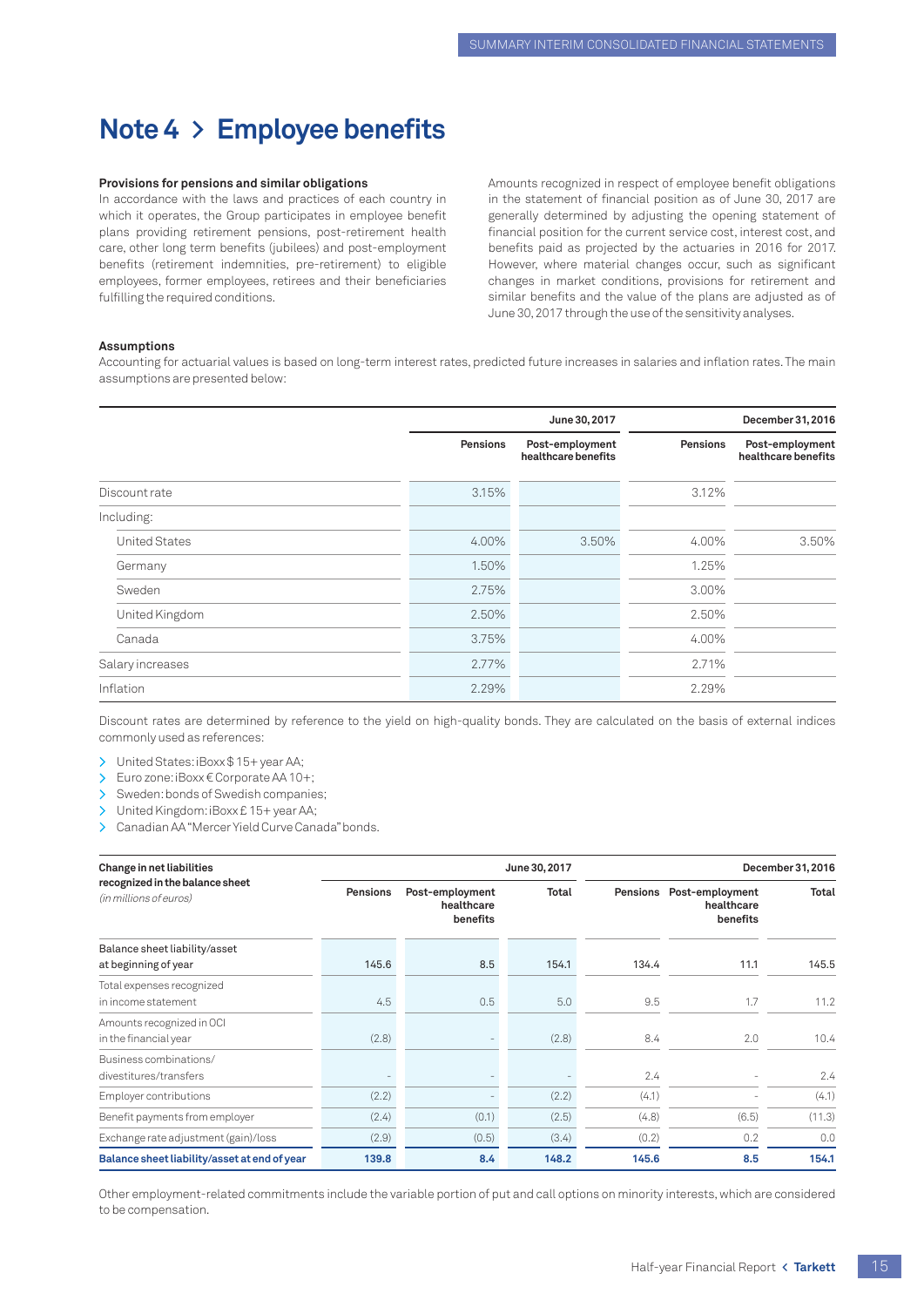# <span id="page-17-0"></span>**Note 5 > Tangible and intangible assets**

## **5.1 Goodwill**

The changes in goodwill can be analyzed as follows:

| (in millions of euros)                          | June 30, 2017 | Dec. 31, 2016 |
|-------------------------------------------------|---------------|---------------|
| Opening carrying amount                         | 550.4         | 538.4         |
| New goodwill                                    | 0.5           |               |
| Adjustment to initial purchase price allocation |               | 1.7           |
| Foreign exchange gain & loss                    | (25.3)        | 10.3          |
| <b>Closing carrying amount</b>                  | 525.6         | 550.4         |

The change was primarily the result of a foreign exchange effect, due to the evolution of exchange rates between the euro and the U.S. dollar, as well as of the acquisition AlternaScapes' assets.

## **5.2 Tangible and intangible assets**

Ongoing capital expenditures are defined as investments in tangible and intangible assets other than factory construction and acquisitions of companies or activities.

During the first half of 2017, in connection with its ongoing capital expenditures, the Group capitalized assets totaling €44.9 million (as of the first half 2016: €44.6 million).

Asset sales during the first half of 2017 totaled €0.6 million (as of the first half 2016: €0.4 million).

During the first half of 2017, depreciation and amortization totaled €60.1 million (as of the first half of 2016: €60.4 million).

The remaining variation in assets corresponds primarily to the impacts of foreign currency translation differences for €(14.3) million.

## **5.3 Impairment of assets**

The Group carried out an analysis for indications of possible impairment as of June 30, 2017. Impairment testing was carried out on the North America – Residential CGU and did not lead to recording any impairment as of June 30, 2017.

Testing of the value of goodwill and other intangible assets will be performed systematically during the second half of the year.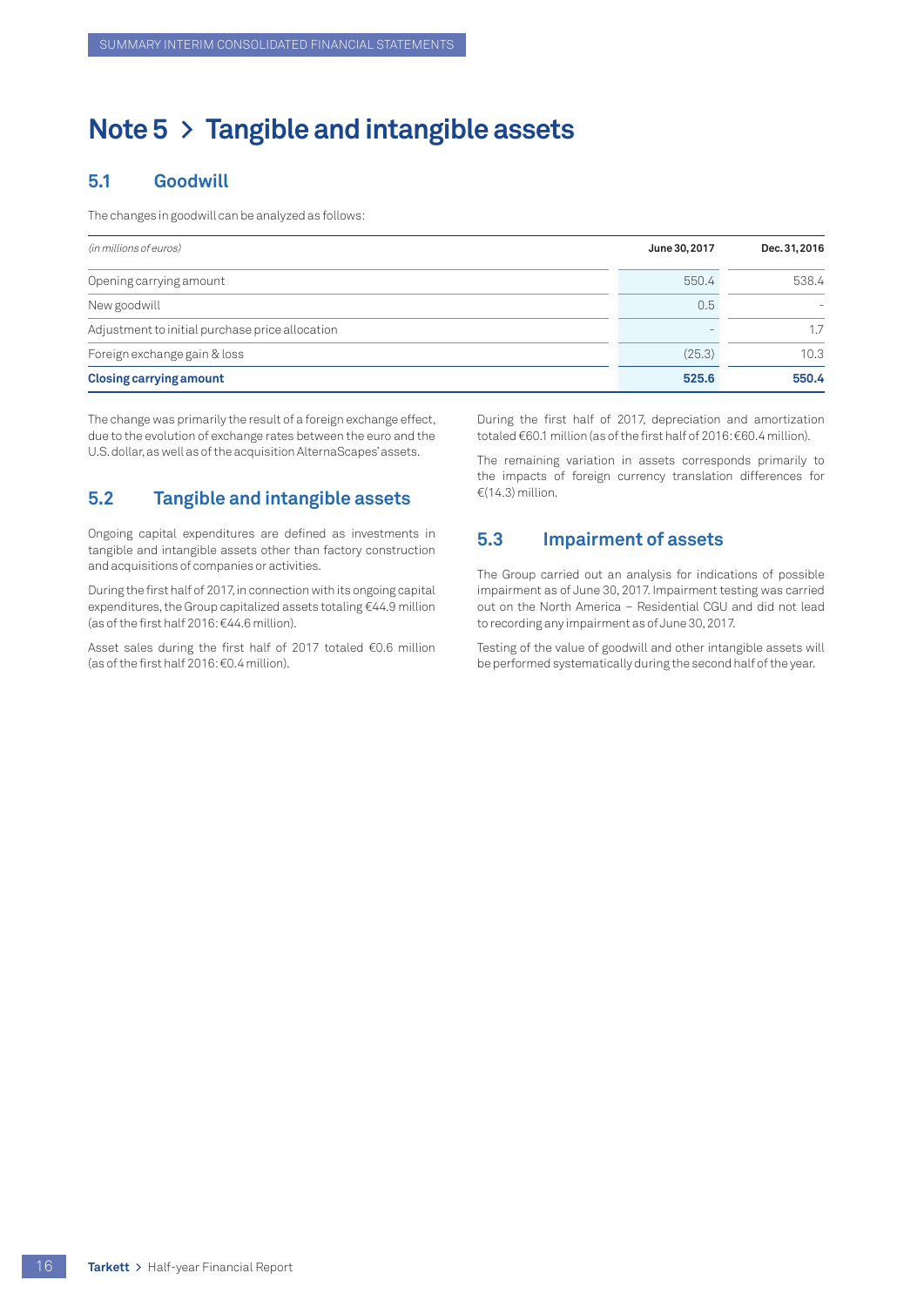# <span id="page-18-0"></span>**Note 6 > Provisions**

## **6.1 Provisions**

Changes in provisions can be analyzed as follows:

| (in millions of euros)                   | Dec. 31, 2016            | Allowance                | <b>Decrease</b> | Change<br>in scope | <b>Transfer</b> | Foreign<br>exchange<br>gain & loss | June 30, 2017 |
|------------------------------------------|--------------------------|--------------------------|-----------------|--------------------|-----------------|------------------------------------|---------------|
| Product warranty provision               | 3.7                      |                          | (0.5)           |                    |                 | (0.2)                              | 3.0           |
| Restructuring provisions                 |                          |                          |                 |                    |                 |                                    |               |
| Claims & litigation provisions           | 3.1                      | $\overline{\phantom{0}}$ |                 |                    | ۰               | (0.2)                              | 2.9           |
| Other provisions                         | 4.9                      | 0.3                      | (0.3)           |                    | 0.2             | (0.1)                              | 5.0           |
| Provision for additional tax assessments | 0.6                      |                          | (0.1)           |                    |                 |                                    | 0.5           |
| Financial provisions                     | 46.4                     | $\overline{\phantom{0}}$ | (2.2)           |                    |                 | (3.4)                              | 40.8          |
| Total Provisions - Long-term             | 58.7                     | 0.3                      | (3.1)           |                    | 0.2             | (3.9)                              | 52.2          |
| Product warranty provision               | 25.6                     | 0.9                      | (5.6)           |                    | (0.6)           | (1.4)                              | 18.9          |
| Restructuring provisions                 | 3.8                      | 0.6                      | (1.8)           |                    |                 |                                    | 2.6           |
| Claims & litigation provisions           | 8.6                      | 1.5                      | (2.3)           |                    | 0.6             | (0.2)                              | 8.2           |
| Other provisions                         | $\overline{\phantom{0}}$ | 150.0                    |                 |                    |                 | $\overline{\phantom{a}}$           | 150.0         |
| Total Provisions – Short-term            | 38.0                     | 153.0                    | (9.7)           |                    |                 | (1.6)                              | 179.7         |
| <b>Total Provisions</b>                  | 96.7                     | 153.3                    | (12.8)          |                    | 0.2             | (5.5)                              | 231.9         |

#### **Other provisions**

In late March 2013, the French Competition Authority began investigations against several flooring manufacturers, including Tarkett, in relation to possible anti-competitive practices in the French market for resilient floorings.

This inquiry relates to former practices that began back in 1990, for which the company has received a statement of objections.

At this point of the procedure, Tarkett has enough information to estimate the potential amount to be incurred and has decided to book a provision of an amount of 150 million euros.

On July 25, 2017, the Group signed minutes of a settlement agreement with the investigation services. This settlement, along with the final amount of the fine, will be subject to a final decision by the "Collège" of the French Competition Authority.

## **6.2 Potential liabilities**

There were no significant changes in the guarantees granted by Tarkett to third parties in 2017.

#### **Asbestos**

In the United States, the Group has been a defendant in lawsuits by third parties relating to personal injury from asbestos. Expected costs of the current or future cases are covered by Group's insurances, sellers' guarantees granted by third-parties and by provisions that management, based on the advice and information provided by its legal counsel, considers to be sufficient.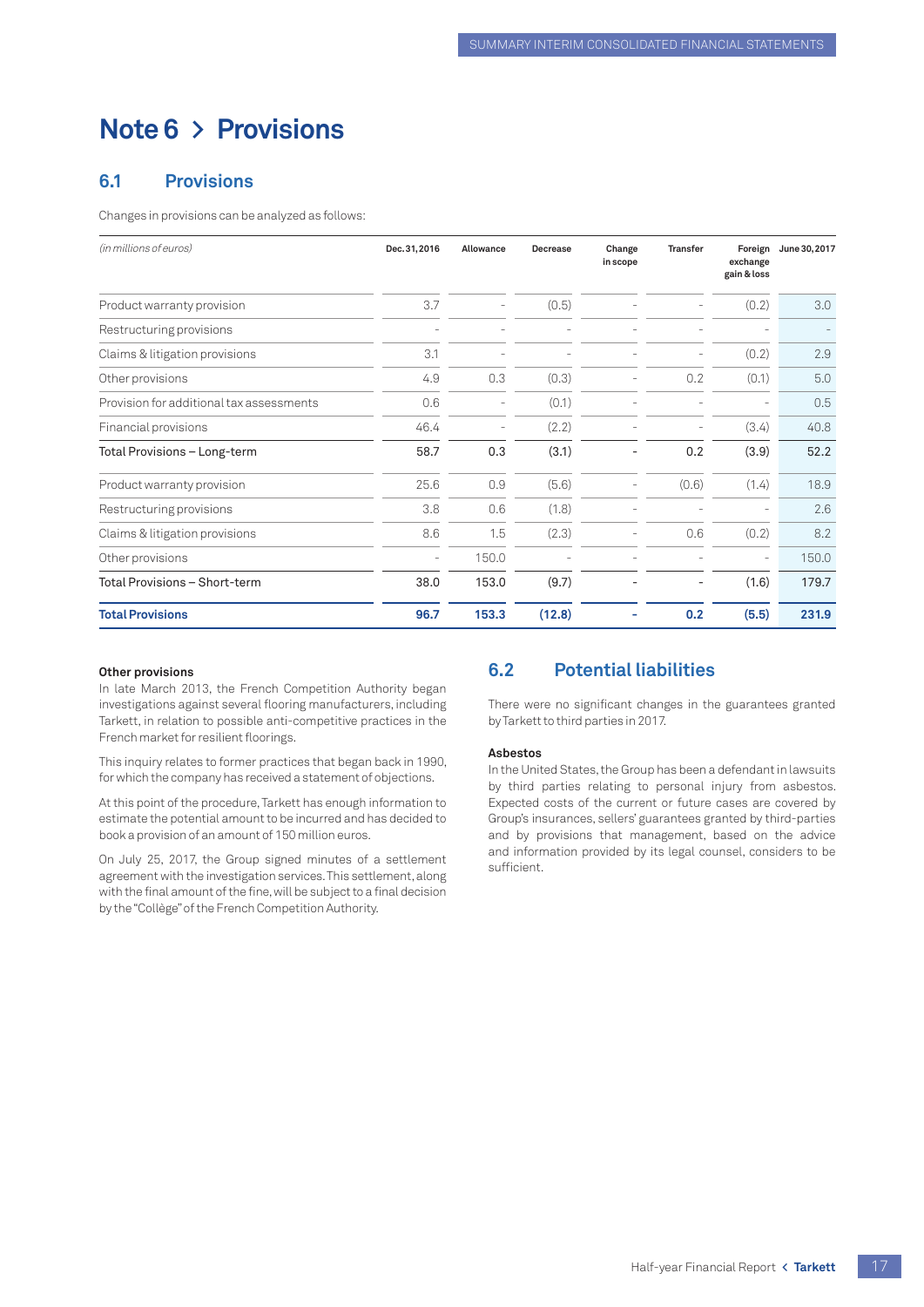# <span id="page-19-0"></span>**Note 7 > Financing and financial instruments**

## **7.1 Financial result**

| (in millions of euros)                                                 | January - June 2017 | January - June 2016 |
|------------------------------------------------------------------------|---------------------|---------------------|
| Interest income on loan assets & cash equivalents                      | 0.5                 | 0.5                 |
| Other financial income                                                 | 0.2                 | 0.2                 |
| Total financial income                                                 | 0.7                 | 0.7                 |
| Interest expenses on loans and overdrafts                              | (4.7)               | (5.5)               |
| Finance leases                                                         | (0.1)               | (0.1)               |
| Commission expenses on financial liabilities                           | (2.3)               | (2.4)               |
| Cost of loans and debt renegotiation                                   | (0.5)               | (0.4)               |
| Interest on provisions for pensions                                    | (2.4)               | (2.6)               |
| Foreign exchange gains and losses                                      | (2.1)               | 1.3                 |
| Impairment on financial assets                                         | (0.1)               | (0.1)               |
| Changes in value of interest rate derivative instruments to hedge debt | (0.6)               | (2.0)               |
| Other financial liabilities                                            | (0.1)               | (0.2)               |
| Total financial expenses                                               | (12.9)              | (12.0)              |
| <b>Financial result</b>                                                | (12.2)              | (11.3)              |

## **7.2 Net debt – interest-bearing loans and borrowings**

#### **7.2.1 Net Debt**

| (in millions of euros)                      |           | June 30, 2017 | December 31, 2016 |            |  |
|---------------------------------------------|-----------|---------------|-------------------|------------|--|
|                                             | Long-term | Short-term    | Long-term         | Short-term |  |
| Bank loans (unsecured)                      | 2.3       | 4.5           | 152.3             | 4.2        |  |
| Issuance of unsecured notes                 | 595.8     |               | 303.6             |            |  |
| Other loans (unsecured)                     | 0.2       | 0.1           | 0.3               | 0.1        |  |
| Bank overdrafts (unsecured)                 |           | 8.5           |                   | 6.1        |  |
| Finance lease obligations                   | 3.6       | 0.4           | 3.8               | 0.9        |  |
| Interest bearing loans and borrowings       | 601.9     | 13.5          | 460.0             | 11.3       |  |
| Total interest bearing loans and borrowings |           | 615.4         |                   | 471.3      |  |
| Cash and cash equivalents                   | (184.6)   |               |                   | (93.1)     |  |
| Net debt                                    |           | 430.8         |                   | 378.2      |  |

On June 13, 2017, Tarkett entered into a debt issuance through in a German private placement (known as a "Schuldschein") in the following tranches:

- $\geq$   $\in$  72.0 million at fixed rate for five years;
- $\geq$   $\in$  30.0 million at floating rate for five years;
- > USD 50.0 million at floating rate for five years;
- > €118.0 million at fixed rate for seven years;
- $\geq$   $\epsilon$ 32.5 million at floating rate for seven years.

The main legal and financial covenants under the agreement are similar to those under the June 2016 "Schuldschein", which were similar to those under the June 2015 revolving syndicated credit facility. The proceeds from the issuance were used mainly for the early repayment of the remaining €150 million balance on the October 2013 term loan and for the repayment of USD 50 million in drawdowns from the revolving syndicated credit facility, with the balance held as cash.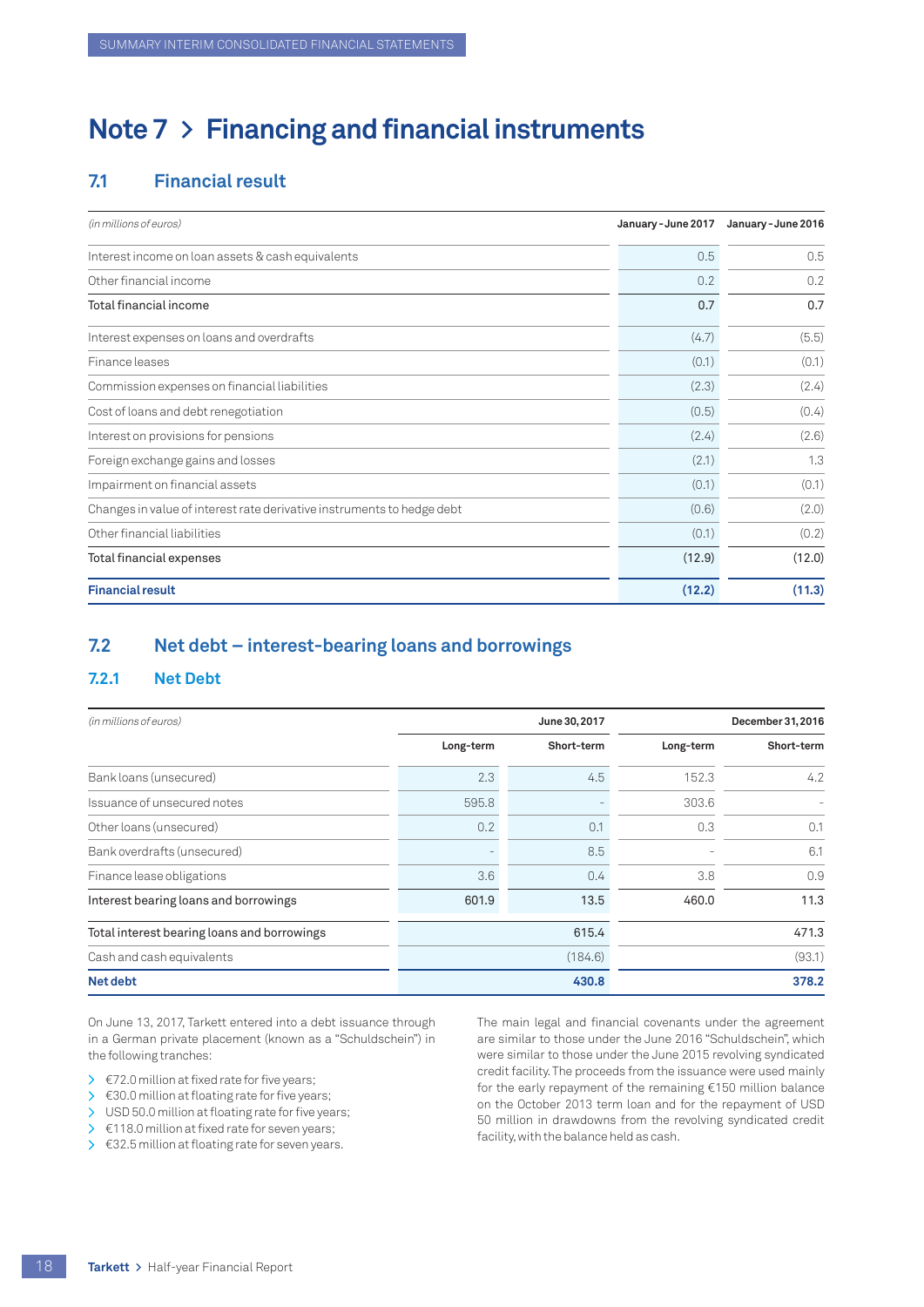All of the bank loans are unsecured, except for the assignment of receivables line of credit, and include mainly:

- > the above-mentioned "Schuldschein" for €252.5 million and USD 50 million entered into on April 13, 2017 and of which €150.5 million matures in April 2024, with the remainder maturing in April 2022;
- > a "Schuldschein" for €250.0 million and USD 56.5 million entered into on June 21, 2016 and of which €126 million matures in June 2023, with the remainder maturing in June 2021;

## **7.2.2 Details of loans and borrowings**

- > a €650.0 million multicurrency revolving syndicated credit facility entered into in June 2015, maturing in 2020, and which had not been used as of June 30, 2017;
- > a French-law, German-law, and Spanish-law assignment of receivables line of credit for €50.0 million maturing on December 31, 2018, and which had not been used as of June 30, 2017.

| June 30, 2017<br>(in millions of euros) | Currency<br>of draw-down | Interest<br>rate  | Total | 12 months<br>or less until | 2 years<br>until<br>06/30/2018 06/30/2019 06/30/2022 | 3 to 5 years<br>until | More than<br>5 years |
|-----------------------------------------|--------------------------|-------------------|-------|----------------------------|------------------------------------------------------|-----------------------|----------------------|
| Unsecured loans                         |                          |                   |       |                            |                                                      |                       |                      |
| Term Facilities Europe                  | <b>EUR</b>               | $0.40\% - 4.80\%$ | 4.7   | 2.4                        | 2.3                                                  |                       |                      |
| Other bank loans                        | EUR-BRL                  | 1.75%-25.56%      | 2.1   | 2.1                        |                                                      |                       |                      |
| Total bank loans                        |                          |                   | 6.8   | 4.5                        | 2.3                                                  |                       |                      |
| Private Placement Europe                | <b>EUR</b>               | 1.15%-1.722%      | 502.5 |                            |                                                      | 226.0                 | 276.5                |
| Private Placement Europe                | <b>USD</b>               | 2.76%-3.03%       | 93.3  |                            | ÷,                                                   | 93.3                  |                      |
| Other loans                             |                          | 0.25%             | 0.3   | 0.1                        | 0.1                                                  | 0.1                   |                      |
| Bank overdrafts                         |                          |                   | 8.5   | 8.5                        |                                                      |                       |                      |
| Finance lease obligations               |                          |                   | 4.0   | 0.4                        | 0.8                                                  | 1.8                   | 1.0                  |
| <b>Total interest-bearing loans</b>     |                          |                   | 615.4 | 13.5                       | 3.2                                                  | 321.2                 | 277.5                |

| December 31, 2016<br>(in millions of euros) | Currency<br>of draw-down | Interest<br>rate  | Total | 12 months<br>or less until<br>12/31/2017 | 2 years<br>until<br>12/31/2018 | 3 to 5 years<br>until<br>12/31/2021 | More than<br>5 years |
|---------------------------------------------|--------------------------|-------------------|-------|------------------------------------------|--------------------------------|-------------------------------------|----------------------|
| Unsecured loans                             |                          |                   |       |                                          |                                |                                     |                      |
| Term Facilities Europe                      | <b>EUR</b>               | $0.40\% - 1.75\%$ | 154.6 | 2.3                                      | 152.3                          |                                     |                      |
| Other bank loans                            | EUR-BRL                  | 1.75%-20.27%      | 1.9   | 1.9                                      |                                |                                     |                      |
| Total bank loans                            |                          |                   | 156.5 | 4.2                                      | 152.3                          |                                     |                      |
| Private Placement Europe                    | <b>EUR</b>               | 1.25%-1.65%       | 250.0 |                                          |                                | 124.0                               | 126.0                |
| Private Placement Europe                    | <b>USD</b>               | 2.74%             | 53.6  |                                          | $\overline{\phantom{0}}$       | 53.6                                |                      |
| Other loans                                 |                          | 0.50%             | 0.4   | 0.1                                      | 0.1                            | 0.2                                 |                      |
| Bank overdrafts                             |                          |                   | 6.1   | 6.1                                      |                                |                                     |                      |
| Finance lease obligations                   |                          |                   | 4.7   | 0.9                                      | 1.0                            | 2.1                                 | 0.7                  |
| <b>Total interest-bearing loans</b>         |                          |                   | 471.3 | 11.3                                     | 153.4                          | 179.9                               | 126.7                |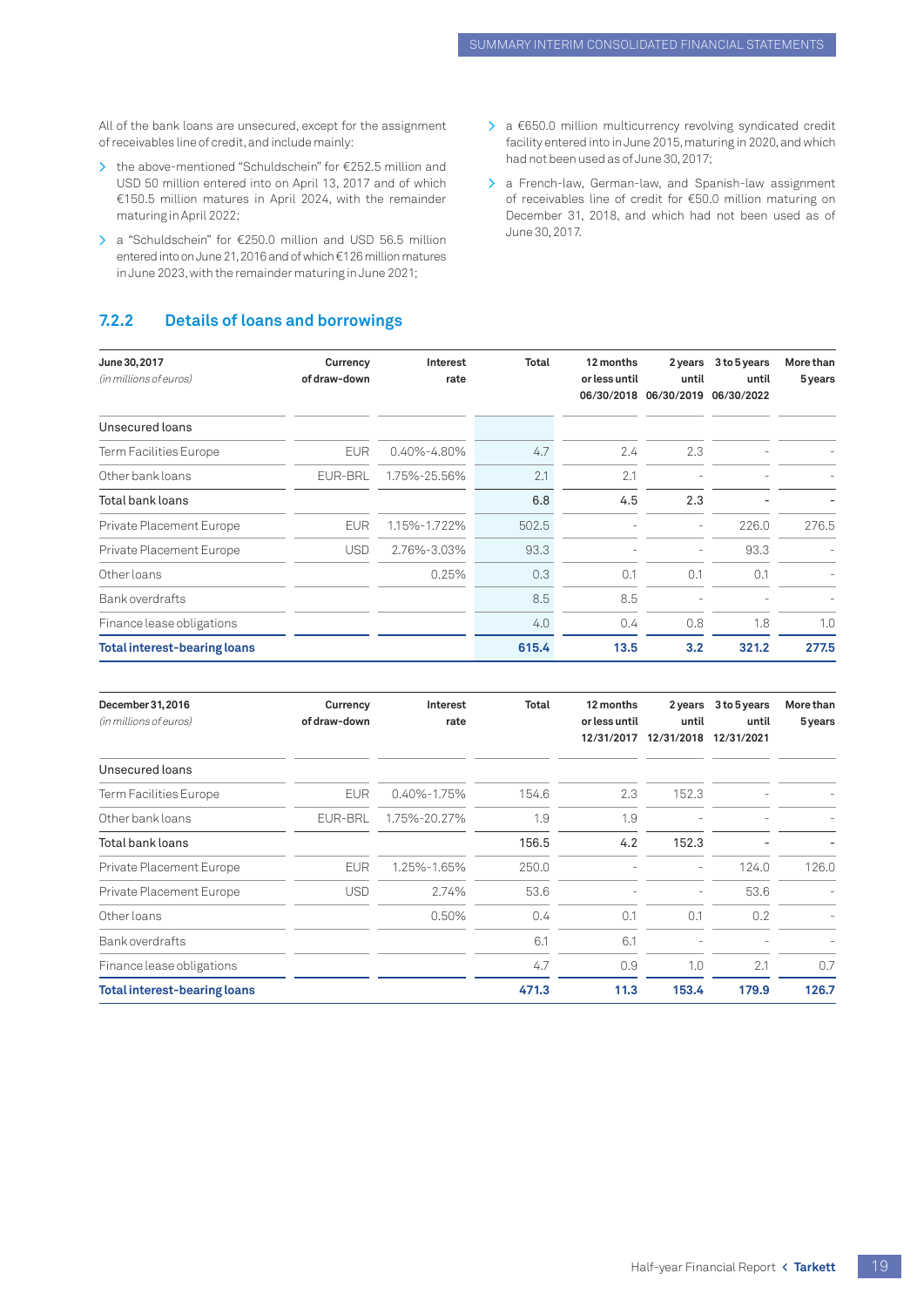## **7.2.3 Covenants**

The facilities mentioned above contain covenants binding on the borrower, including financial ratio covenants: the ratio of net debt to adjusted EBITDA may not exceed 3.0, and the ratio of EBIT to net interest may not be lower than 2.5.

The Group is in compliance with all of its banking covenants as of June 30, 2017, as well as with the financial ratio covenants, as detailed below:

| Net debt/Adjusted EBITDA (in millions of euros) | June 30, 2017 | December 31, 2016 |
|-------------------------------------------------|---------------|-------------------|
| Net debt                                        | 430.8         | 378.2             |
| Adjusted EBITDA for last 12 months              | 343.3         | 334.4             |
| Ratio <sup>(1)</sup>                            |               | 1.3               |
|                                                 |               |                   |

(1) Must be below 3.0.

| Adjusted EBIT/Net interest (in millions of euros) | June 30, 2017 | December 31, 2016 |
|---------------------------------------------------|---------------|-------------------|
| Adjusted EBIT for last 12 months                  | 222.3         | 213.7             |
| Net interest for last 12 months                   | 8.3           | 9.3               |
| Ratio <sup>(2)</sup>                              | 26.8          | 23.0              |

(2) Must be above 2.5.

## **7.2.4 Fair value of financial assets and liabilities**

| June 30, 2017<br>(in millions of euros)                   | <b>Fair Value</b><br>Category | Hedging<br><b>Derivatives</b> | Cash     | Assets<br>designated<br>at fair value<br>through profit<br>and loss | receivables              | <b>Loans and Liabilities at</b><br>amortized<br>cost | Carrying<br>amount | <b>Fair value</b> |
|-----------------------------------------------------------|-------------------------------|-------------------------------|----------|---------------------------------------------------------------------|--------------------------|------------------------------------------------------|--------------------|-------------------|
| Non current financial assets<br>valued at amortized value | Level 2                       |                               |          | $\bar{a}$                                                           | 14.3                     |                                                      | 14.3               | 14.3              |
| Non current financial assets<br>valued at fair value      | Level 2                       |                               | $\equiv$ | 18.0                                                                |                          |                                                      | 18.0               | 18.0              |
| Other current financial assets                            | Level 2                       | 1.9                           |          |                                                                     |                          |                                                      | 1.9                | 1.9               |
| Accounts receivable                                       |                               |                               |          | $\overline{a}$                                                      | 451.3                    |                                                      | 451.3              |                   |
| Cash and cash equivalents                                 | Level 2                       | $\overline{\phantom{a}}$      | 184.6    |                                                                     |                          |                                                      | 184.6              | 184.6             |
| Interest-bearing loans<br>and borrowings                  | Level 2                       | $\overline{\phantom{a}}$      |          | $\qquad \qquad -$                                                   | $\overline{\phantom{a}}$ | 615.4                                                | 615.4              | 615.4             |
| Other financial liabilities,<br>non-current               | Level 2                       | $\overline{a}$                |          |                                                                     | $\overline{\phantom{a}}$ | 3.9                                                  | 3.9                | 3.9               |
| Other financial liabilities, current                      | Level 2                       | 0.3                           |          |                                                                     | $\overline{\phantom{a}}$ | 42.3                                                 | 42.6               | 42.6              |
| Accounts payable                                          |                               |                               |          |                                                                     | $\overline{\phantom{0}}$ | 328.7                                                | 328.7              |                   |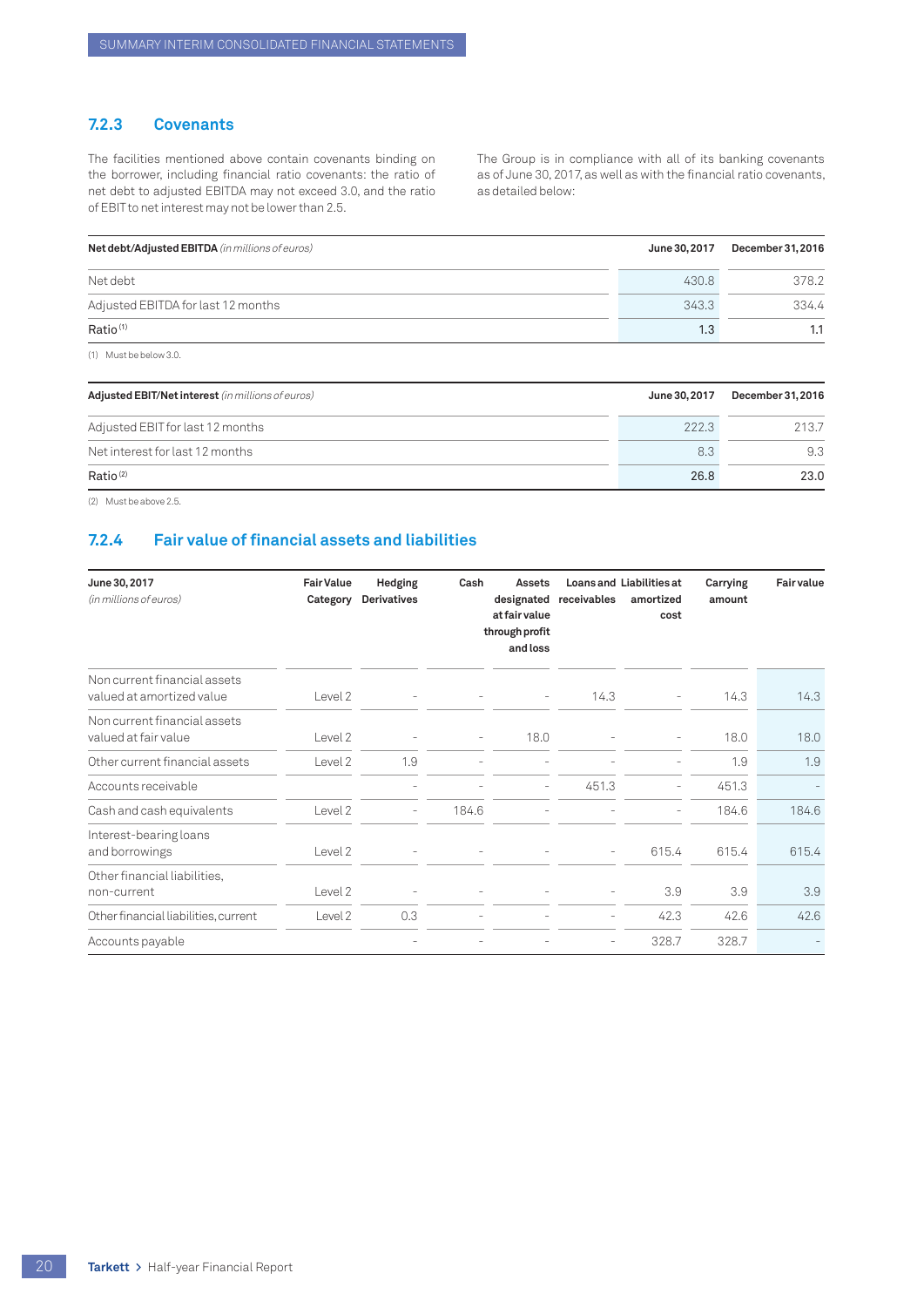| December 31, 2016<br>(in millions of euros)               | <b>Fair Value</b><br>Category | Hedging<br><b>Derivatives</b> | Cash | Assets<br>designated<br>at fair value<br>through profit<br>and loss | receivables              | <b>Loans and Liabilities at</b><br>amortized<br>cost | Carrying<br>amount | <b>Fair value</b> |
|-----------------------------------------------------------|-------------------------------|-------------------------------|------|---------------------------------------------------------------------|--------------------------|------------------------------------------------------|--------------------|-------------------|
| Non current financial assets<br>valued at amortized value | Level 2                       |                               |      | $\overline{\phantom{a}}$                                            | 14.4                     |                                                      | 14.4               | 14.4              |
| Non current financial assets<br>valued at fair value      | Level 2                       |                               |      | 20.5                                                                |                          |                                                      | 20.5               | 20.5              |
| Other current financial assets                            | Level 2                       | 2.8                           |      |                                                                     |                          |                                                      | 2.8                | 2.8               |
| Accounts receivable                                       |                               |                               |      | $\equiv$                                                            | 343.4                    |                                                      | 343.4              |                   |
| Cash and cash equivalents                                 | Level <sub>2</sub>            | ۰                             | 93.1 |                                                                     |                          |                                                      | 93.1               | 93.1              |
| Interest-bearing loans<br>and borrowings                  | Level 2                       |                               |      |                                                                     | $\sim$                   | 471.3                                                | 471.3              | 471.3             |
| Other financial liabilities,<br>non-current               | Level 2                       | $\overline{\phantom{a}}$      |      |                                                                     | $\overline{\phantom{a}}$ | 4.1                                                  | 4.1                | 4.1               |
| Other financial liabilities, current                      | Level 2                       |                               |      |                                                                     |                          | 4.4                                                  | 4.4                | 4.4               |
| Accounts payable                                          |                               |                               |      |                                                                     |                          | 270.3                                                | 270.3              |                   |

Fair values are categorized into three levels in a fair value hierarchy based on the inputs used in the valuation techniques, as follows:

- > Level 1: quoted prices (unadjusted) on active markets for identical assets or liabilities.
- > Level 2: inputs other than quoted prices included in Level 1 that are observable for the asset or the liability, either directly (prices) or indirectly (derived from prices).
- > Level 3: inputs relating to the asset or liability that are not based on observable market data (unobservable inputs).

### **7.2.5 Financial risk management**

The Group's financial risk (market risk, credit risk and liquidity risk) management objectives and policies are consistent with those disclosed in the Consolidated Financial Statements as at and for the year ended December 31, 2016.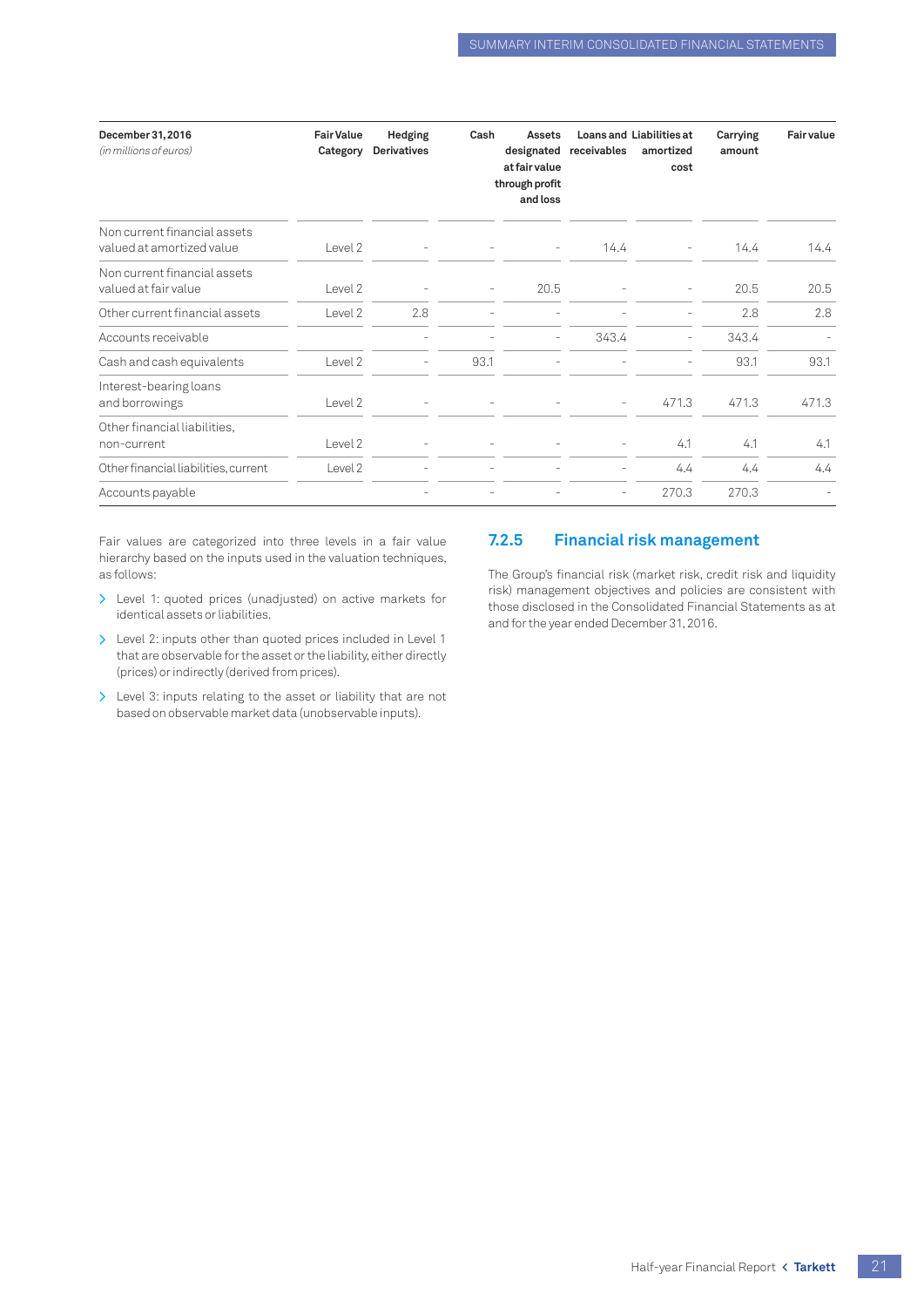## <span id="page-23-0"></span>**Note 8 > Income tax expense**

## **8.1 Income tax**

| (in millions of euros) |        | January-June 2017 January-June 2016 |
|------------------------|--------|-------------------------------------|
| Currenttax             | (13.8) | (18.5)                              |
| Deferred tax           | (9.1)  | (6.8)                               |
| Total income tax       | (22.9) | (25.3)                              |

Theoretical income taxes determined using the French corporate income tax rate of 34.43% for 2017 and 2016 can be reconciled as follows to the actual income tax charge:

| (in millions of euros)                                          | January - June 2017 | January - June 2016 |
|-----------------------------------------------------------------|---------------------|---------------------|
| Pre-tax profit from continuing operations (a)                   | (74.6)              | 70.9                |
| Profit from equity-accounted subsidiaries (b)                   | 1.3                 | 1.7                 |
| Pre-tax profit from fully consolidated activities (a-b)         | (75.9)              | 69.2                |
| Income tax at nominal French income tax rate (34.43%)           | 26.1                | (23.8)              |
| Effect of:                                                      |                     |                     |
| Taxation of foreign companies at different rates                | 6.0                 | 5.6                 |
| Exchange rate effects on non-monetary assets                    | (1.7)               | 2.5                 |
| Changes in unrecognized deferred tax assets                     | 1.8                 | (0.3)               |
| Permanent differences                                           | (2.8)               | (5.4)               |
| Other permanent difference <sup>(1)</sup>                       | (51.6)              |                     |
| Taxes on dividends (Withholding at the source, 3% contribution) | (1.5)               | (1.7)               |
| Other items                                                     | 0.8                 | (2.2)               |
| Income tax expenses                                             | (22.9)              | (25.3)              |
| <b>Effective rate</b>                                           | $(30.1)$ %          | 36.6%               |

(1) Is exclusively related to the provision recognized in relation to the proceedings in progress with the French Competition Authority (See Note 6.1).

Without the provision recognized in relation to the proceedings in progress with the French Competition Authority (See Note 6.1), the effective tax rate would have been 30.9%.

#### **Taxation of foreign companies at different rates**

The main contributing countries are Russia, with a local income tax rate of 20%, Sweden, with a local tax rate of 22%, and the Netherlands, with a local tax rate of 25%.

#### **Exchange rate effects on non-monetory assets**

The deferred income tax expense of  $E(1.7)$  million is due to the effect of changes in the exchange rate on non-monetary assets and liabilities of entities whose functional currency is different from the local currency. Recognition of this expense is required by IFRS, even if the revalued tax basis does not generate any tax obligation in the future.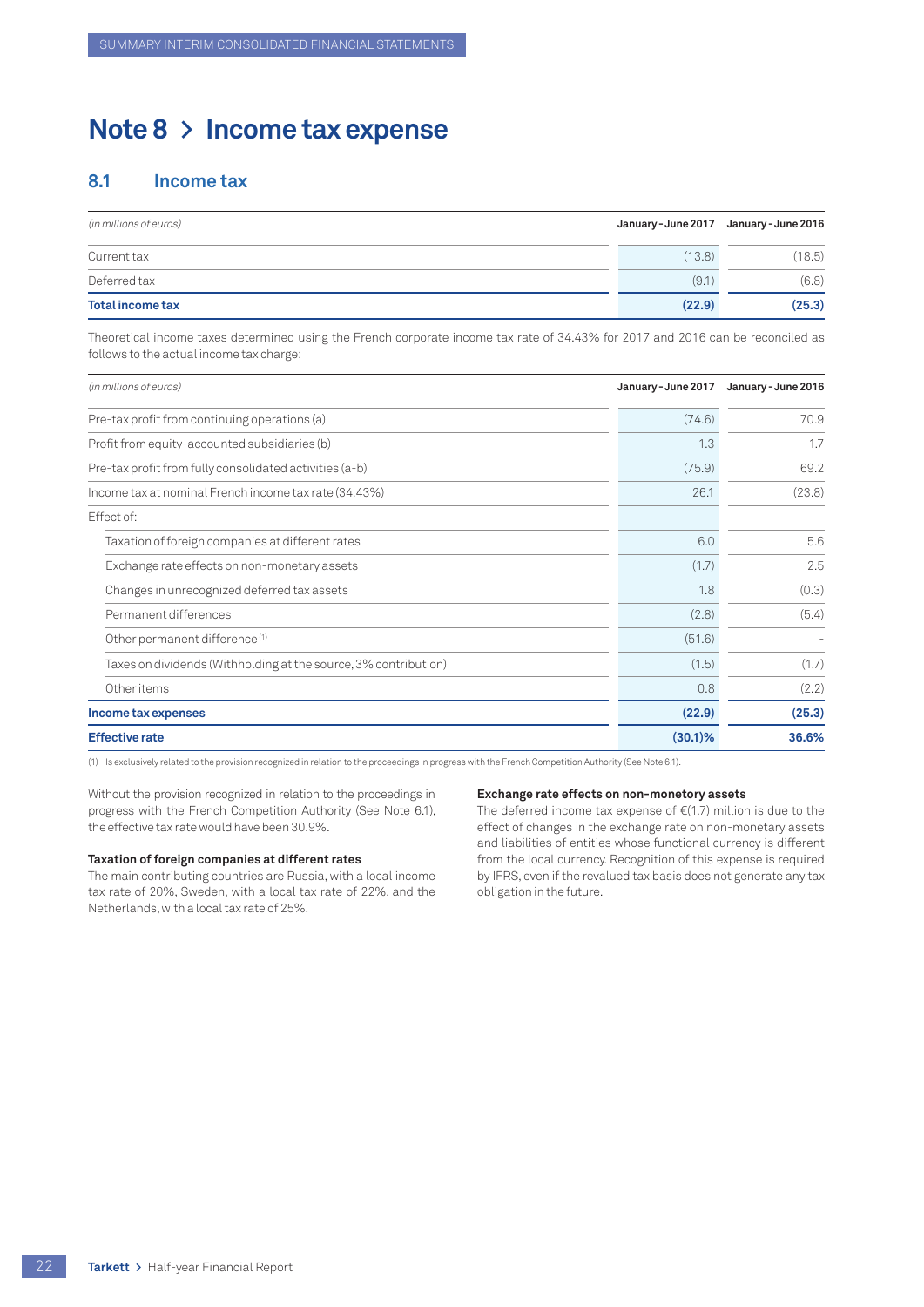# <span id="page-24-0"></span>**Note 9 > Shareholders' equity and earnings per share**

## **9.1 Share capital**

|                        | June 30, 2017 | Dec. 31, 2016 |
|------------------------|---------------|---------------|
| Share capital (in EUR) | 318.613.480   | 318,613,480   |
| Number of shares       | 63.722.696    | 63,722,696    |
| Par value (in EUR)     | 5.0           | 5.0           |

## **9.2 Earnings per share & dividends**

*Weighted average number of shares outstanding (basic earnings)*

| (in thousands of shares)                                   | January - June 2017 | January - June 2016 |
|------------------------------------------------------------|---------------------|---------------------|
| Number of shares outstanding at the end of the period      | 63.723              | 63.723              |
| Weighted average number of treasury shares held by Tarkett | (399)               | (205)               |
| Weighted average number of shares outstanding (undiluted)  | 63,324              | 63,518              |

#### **Basic earnings per share**

Basic earnings per share as of June 30, 2017 are calculated on the basis of the Group's share of net profit and on the weighted average number of shares outstanding during the period (and after deduction of the weighted average number of treasury shares).

|                                                                                   | January - June 2017 | January - June 2016 |
|-----------------------------------------------------------------------------------|---------------------|---------------------|
| Profit for the period attributable to Tarkett shareholders (in millions of euros) | (97.9)              | 45.2                |
| Weighted average number of shares outstanding (undiluted)                         | 63.324              | 63.518              |
| Basic earnings per share (in EUR)                                                 | (1.55)              | 0.71                |

#### **Weighted average number of shares outstanding (diluted earnings)**

| (in thousands of shares)                                   | January - June 2017 | January - June 2016 |
|------------------------------------------------------------|---------------------|---------------------|
| Number of shares outstanding at the end of the period      | 63.723              | 63.723              |
| Weighted average number of treasury shares held by Tarkett | (399)               | (205)               |
| Impact of share-based payment plans                        | $382^{(1)}$         | $183^{(1)}$         |
| Weighted average number of shares outstanding (diluted)    | 63,706              | 63,701              |

(1) Free share grant plans provide only for the grant of existing shares and not for issuance of new shares.

#### **Diluted earnings per share**

Diluted earnings per share as of June 30, 2017 are calculated on the basis of the Group's share of net profit and on the weighted average number of shares outstanding during the period and the weighted average number of potential shares outstanding (and after deduction of the weighted average number of treasury shares).

|                                                                                   | January - June 2017 | January - June 2016 |
|-----------------------------------------------------------------------------------|---------------------|---------------------|
| Profit for the period attributable to Tarkett shareholders (in millions of euros) | (97.9)              | 45.2                |
| Weighted average number during the period (diluted earnings)                      | 63.706              | 63.701              |
| Basic earnings per share (in EUR)                                                 | (1.54)              | 0.71                |

#### **Dividends**

Tarkett paid dividends in the amount of €0.60 per share to its shareholders on July 6, 2017, in accordance with the decision of the General Shareholders' Meeting of April 27, 2017. In 2016, the Group had paid a dividend of €0.52 per share.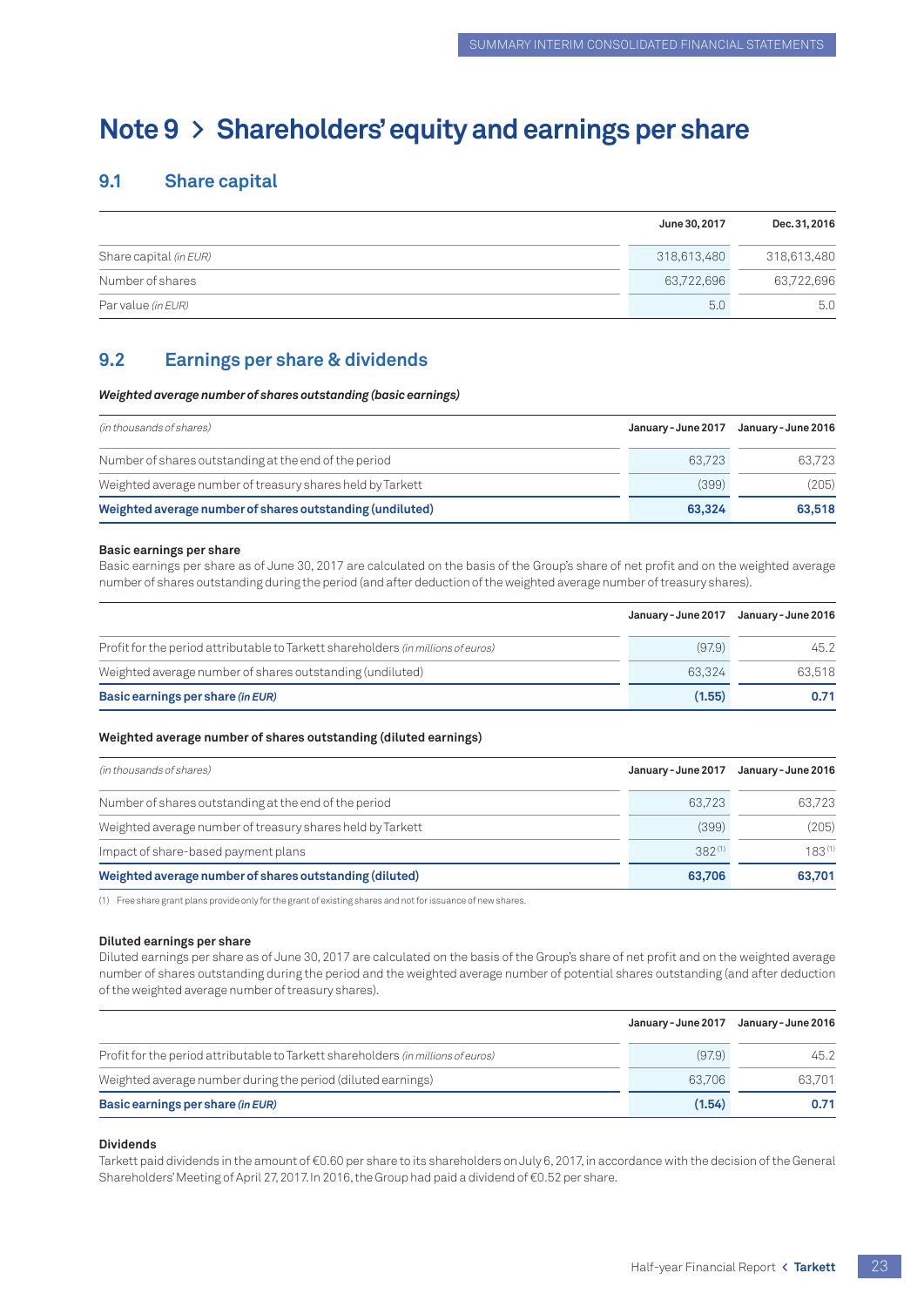## <span id="page-25-0"></span>**Note 10 > Related parties**

In accordance with IAS 24, "Related Party Disclosures," the Group has identified the following related parties:

**1.** Joint ventures;

- **2.** The Group's principal shareholder, Société Investissement Deconinck ("SID");
- **3.** The members of Tarkett's Management Board and Supervisory Board.

Transactions entered into during the first half of the year with the Group's joint ventures and principal shareholders are detailed below.

## **10.1 Joint ventures**

All transactions between fully consolidated entities are eliminated in consolidation.

Transactions with related entities and jointly held entities are entered into on arm's length terms.

The Group has only one joint venture, Laminate Park GmbH & Co KG, jointly controlled with the group Sonae in Germany.

The Group's transactions with its joint venture may be summarized as follows:

| (in millions of euros)            | January - June 2017 | January - June 2016 |
|-----------------------------------|---------------------|---------------------|
| Joint ventures                    |                     |                     |
| Sale of goods to Tarkett          | 12.6                | 12.8                |
| Sale of goods by Tarkett          | (0.5)               | (0.5)               |
| Purchase of services from Tarkett | 9.2                 | 9.2                 |

## **10.2 Principal shareholders**

Société Investissement Deconinck holds 50.18% of Tarkett's share capital and as such controls and coordinates the Group's activities.

As of June 30, 2017, SID had invoiced a total of €250,000 under the Assistance Agreement (unchanged from June 30, 2016).

Tarkett is a party to a Service Agreement with SID providing for

#### a lump-sum annual payment of €75,000.

As of June 30, 2017, Tarkett had invoiced a total of €37,500 under the Service Agreement (unchanged from June 30, 2016).

## **10.3 Members of the Management Board and Supervisory Board**

None.

## **Note 11 > Subsequent events**

As of the date hereof, there are no material subsequent events to be disclosed.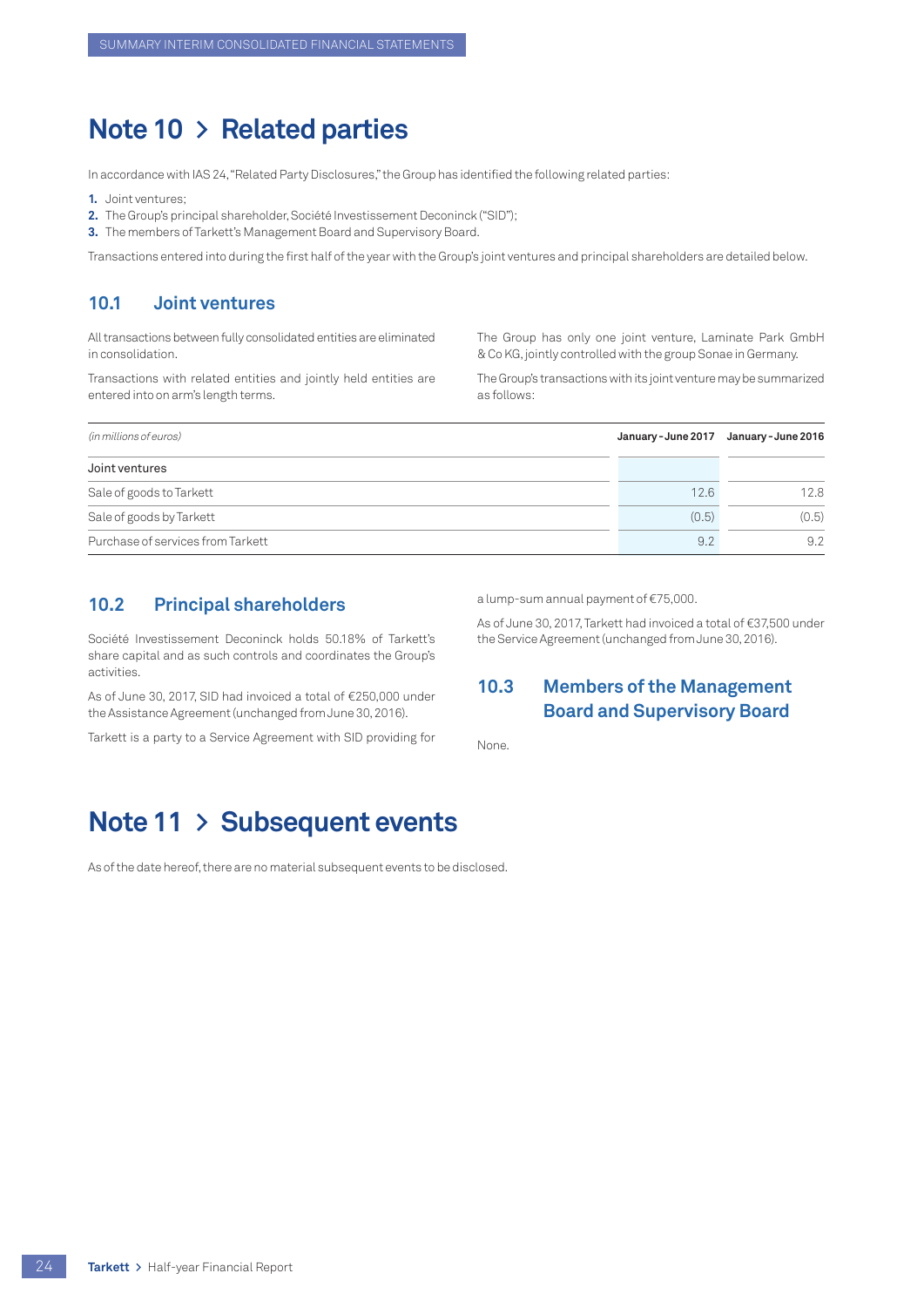# **4. Statutory Auditors Review Report on the 2017 Summary Interim Consolidated Financial Statements**

This is a free translation into English of the statutory auditors' review report issued in French and is provided solely for the convenience of English-speaking readers. This report should be read in conjunction with, and is construed in accordance with, French law and professional auditing standards applicable in France.

#### **Tarkett**

Registered office: Tour initiale - 1, Terrasse Bellini - 92919 Paris La Défense Share capital: €318,613,480

#### Statutory Auditors Review Report on the 2017 Summary Interim Consolidated Financial Statements

For the six-month period ended 30 June 2017

#### To the Shareholders,

In compliance with the assignment entrusted to us by your annual general meeting and in accordance with the requirements of article L.451-1-2 III of the French Monetary and Financial Code ("Code monétaire et financier"), we hereby report to you on:

- > the review of the accompanying Summary Interim Consolidated Financial Statements for the six-month period ended 30 June 2017;
- > the verification of the information presented in the half-yearly management report.

These Summary Interim Consolidated Financial Statements are the responsibility of the Management Board. Our role is to express a conclusion on these Summary Interim Consolidated Financial Statements based on our review.

#### **1. Conclusion on the financial statements**

We conducted our review in accordance with professional standards applicable in France. A review of interim financial information consists of making inquiries, primarily of persons responsible for financial and accounting matters, and applying analytical and other review procedures. A review is substantially less in scope than an audit conducted in accordance with professional standards applicable in France and consequently does not enable us to obtain assurance that we would become aware of all significant matters that might be identified in an audit. Accordingly, we do not express an audit opinion.

Based on our review, nothing has come to our attention that causes us to believe that the accompanying Summary Interim Consolidated Financial Statements are not prepared in all material respects in accordance with IAS 34 - the standard of the IFRS as adopted by the European Union applicable to Interim Financial Statements.

Without qualifying our opinion, we draw your attention to the matter set out in Notes 1.3 "Seasonality and significant event" and 6.1 "Provision" to the Summary Interim Consolidated Financial Statements regarding the recognition of a provision related to a penalty in the context of a procedure with the French Competition Authority.

#### **2. Specific verification**

We have also verified information given in the half-yearly Management Report on Summary Interim Consolidated Financial Statements subject to our review.

We have no matters to report as to its fair presentation and consistency with the Summary Interim Consolidated Financial Statements.

Paris-La Défense, 26 July 2017

The Statutory Auditors,

#### **KPMG Audit Mazars**

A division of KPMG S.A.  $\blacksquare$  Juliette Decoux  $\blacksquare$  Éric Schwaller Philippe Grandclerc Renaud Laggiard Partner Partner Partner Partner Partner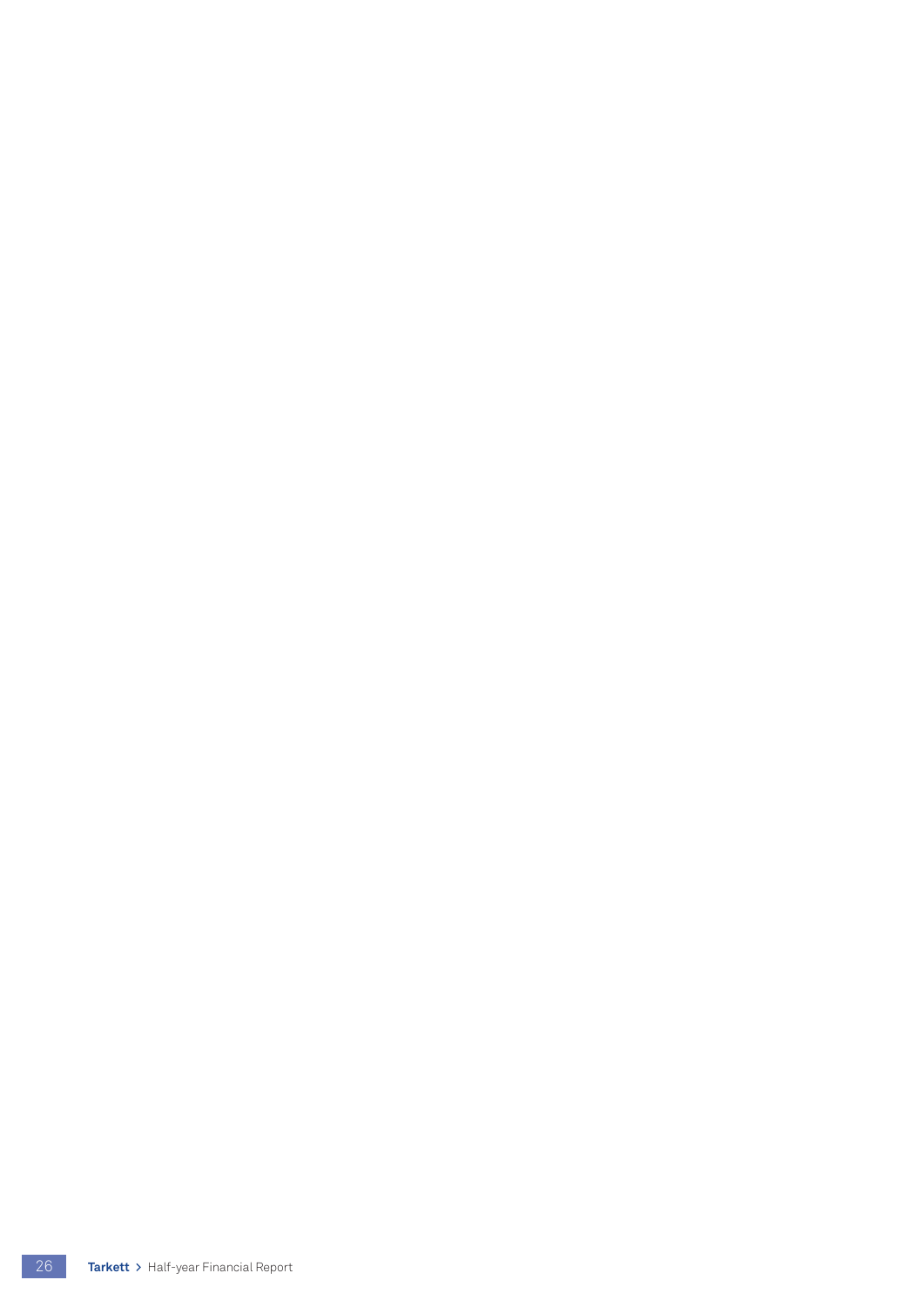Design and production: agence marc praquin